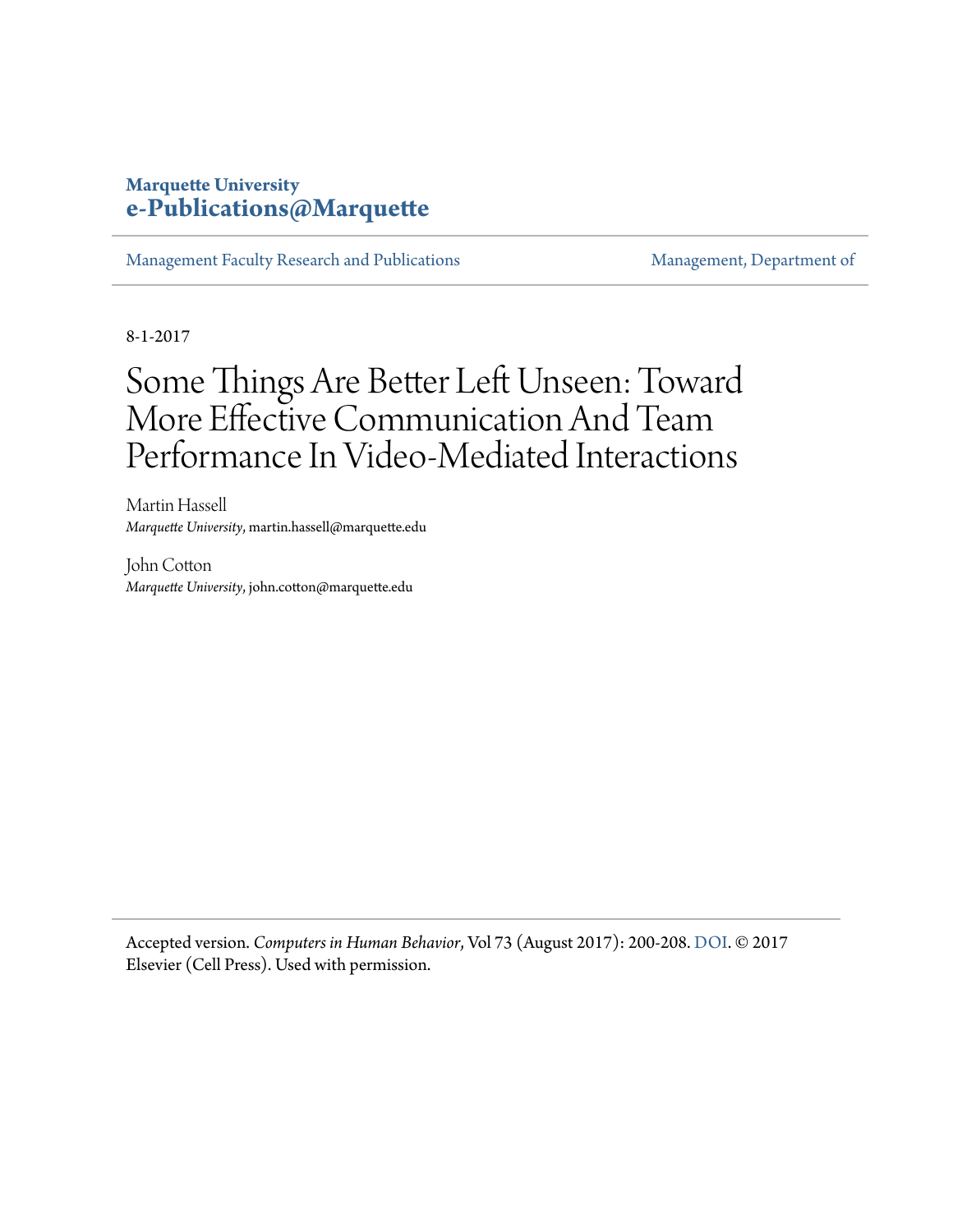# Some Things Are Better Left Unseen: Toward More Effective Communication And Team Performance In Video-Mediated Interactions

Martin D. Hassell

*College of Business Administration Department of Management, Marquette University Milwaukee, WI*

### John L. Cotton

*College of Business Administration Department of Management, Marquette University Milwaukee, WI*

**Abstract:** By default, most video-mediated communication systems show the user his or her own video feed, yet there is no prior research to show if this helps or hinders communication. In general, virtual teams desire richer media to improve team interaction. However, in this case more information may not

*Computers in Human Behavior*, Vol 73 (August 2017): pg. 200-208[. DOI.](https://doi.org/10.1016/j.chb.2017.03.039) This article is © Elsevier (Cell Press) and permission has been granted for this version to appear i[n e-Publications@Marquette.](http://epublications.marquette.edu/) Elsevier (Cell Press) does not grant permission for this article to be further copied/distributed or hosted elsewhere without the express permission from Elsevier (Cell Press).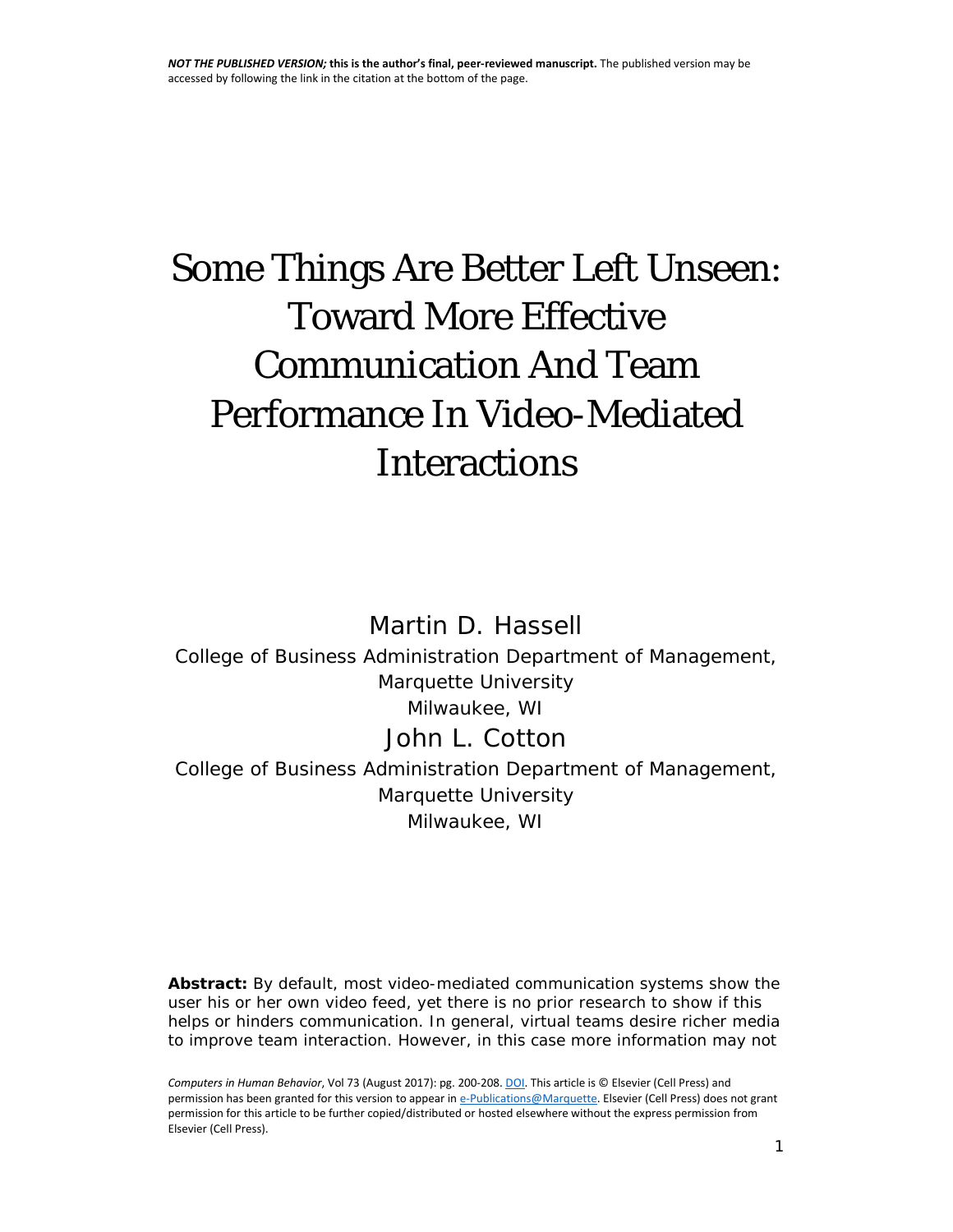*NOT THE PUBLISHED VERSION;* **this is the author's final, peer-reviewed manuscript.** The published version may be accessed by following the link in the citation at the bottom of the page.

be helpful. Drawing on Objective Self Awareness theory in social psychology and theories of cognitive overload from communication, hypotheses are proposed concerning how viewing oneself influences virtual team interaction. It is argued that viewing oneself will lead to lower team performance and other negative outcomes. The hypotheses are tested in a laboratory experiment, manipulating whether participants were able to view their own feeds during video-mediated communication. The results suggest that viewing oneself leads to a reduction in team performance and individual satisfaction. The findings, in terms of several theoretical explanations, and implications for managers and systems designers are discussed in the paper.

**Keywords:** Computer-mediated interaction, Virtual collaboration, Distributed teams, Video-mediated communication

### **1. Introduction**

One of the major changes over the last two decades in how work is conducted has been the growth of virtual teams. A recent survey found that 46% of organizations utilize virtual teams [\(Minton-](http://www.sciencedirect.com/science/article/pii/S0747563217301966?via%3Dihub#bib27)[Eversole, 2012\)](http://www.sciencedirect.com/science/article/pii/S0747563217301966?via%3Dihub#bib27), and the use of these teams is expected to grow [\(Dobson, 2011,](http://www.sciencedirect.com/science/article/pii/S0747563217301966?via%3Dihub#bib8) p. 3). Given the growing importance of virtual teams, and the difficulties of group process within these teams [\(Lin, Standing,](http://www.sciencedirect.com/science/article/pii/S0747563217301966?via%3Dihub#bib23)  [& Liu, 2008\)](http://www.sciencedirect.com/science/article/pii/S0747563217301966?via%3Dihub#bib23), it becomes critical to develop methods to improve how they operate. Video mediated communication (VMC) systems are increasingly utilized to improve group processes in virtual teams [\(Townsend, Demarie, & Hendrickson, 2001\)](http://www.sciencedirect.com/science/article/pii/S0747563217301966?via%3Dihub#bib37). Although these systems vastly enhance the experience of virtual teams, we want to investigate whether aspects of these systems may also have a negative impact on their effectiveness. This negative influence may come from seeing oneself while interacting with the team.

Because virtual teams have become a staple of organizational work, it is essential to ensure that these teams are as effective as possible. Research has shown that virtual teams are less effective, take more time to complete tasks, and have lower member satisfaction than face-to-face teams [\(Baltes, Dickson, Sherman, Bauer, &](http://www.sciencedirect.com/science/article/pii/S0747563217301966?via%3Dihub#bib1)  [LaGanke, 2002\)](http://www.sciencedirect.com/science/article/pii/S0747563217301966?via%3Dihub#bib1). In terms of team process, virtual teams are seen as being deficient to face-to-face teams in regards to communication [\(Lin](http://www.sciencedirect.com/science/article/pii/S0747563217301966?via%3Dihub#bib23)  et [al., 2008\)](http://www.sciencedirect.com/science/article/pii/S0747563217301966?via%3Dihub#bib23), relational links (group cohesion, satisfaction, etc.) [\(Beranek & Martz, 2005\)](http://www.sciencedirect.com/science/article/pii/S0747563217301966?via%3Dihub#bib3), conflict resolution [\(Bergiel, Bergiel, &](http://www.sciencedirect.com/science/article/pii/S0747563217301966?via%3Dihub#bib4)  [Balsmeier, 2008\)](http://www.sciencedirect.com/science/article/pii/S0747563217301966?via%3Dihub#bib4) and trust (Lin et [al., 2008\)](http://www.sciencedirect.com/science/article/pii/S0747563217301966?via%3Dihub#bib23). In general, two approaches have been taken in attempting to improve the

*Computers in Human Behavior*, Vol 73 (August 2017): pg. 200-208[. DOI.](https://doi.org/10.1016/j.chb.2017.03.039) This article is © Elsevier (Cell Press) and permission has been granted for this version to appear i[n e-Publications@Marquette.](http://epublications.marquette.edu/) Elsevier (Cell Press) does not grant permission for this article to be further copied/distributed or hosted elsewhere without the express permission from Elsevier (Cell Press).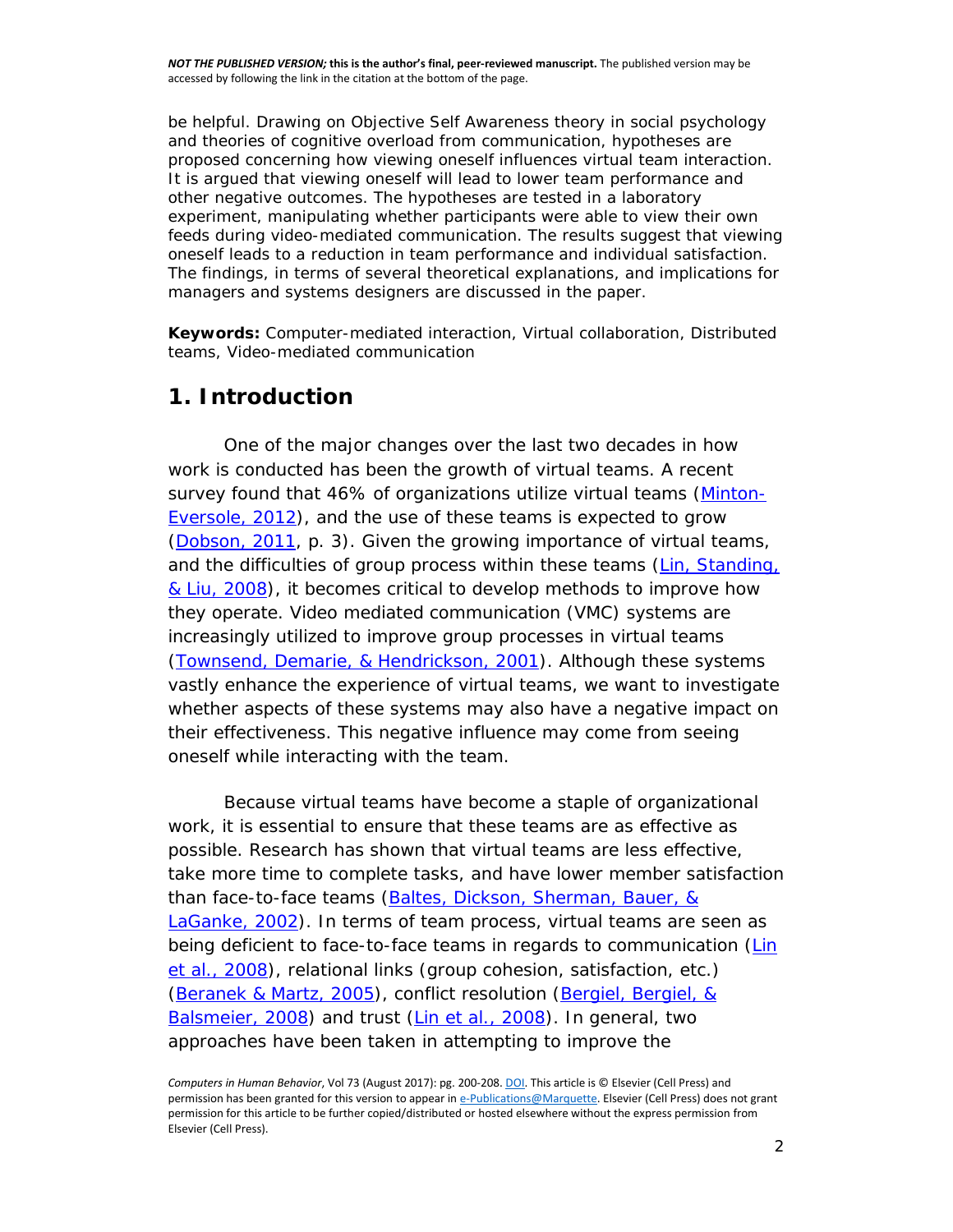performance of virtual teams. A number of authors have examined principles for better managing virtual teams [\(Hertel, Geister, &](http://www.sciencedirect.com/science/article/pii/S0747563217301966?via%3Dihub#bib17)  [Konradt, 2005; Lurey & Raisinghani, 2001; Rice, Davidson,](http://www.sciencedirect.com/science/article/pii/S0747563217301966?via%3Dihub#bib17)  [Dannenhoffer, & Gay, 2007\)](http://www.sciencedirect.com/science/article/pii/S0747563217301966?via%3Dihub#bib17). It is thought that by improving the group processes in these teams, not having face-to-face interaction can be ameliorated. The second approach has been improving technology in an attempt to move towards the natural state of face-to-face interaction. Current systems show high definition video and have very little noticeable latency [\(Enderle, 2016\)](http://www.sciencedirect.com/science/article/pii/S0747563217301966?via%3Dihub#bib11). Companies have also created systems that use multiple cameras and displays to more closely mimic the ways individuals look around or at a person who is speaking [\(Zhang, Rotkin, & Schulze, 2011\)](http://www.sciencedirect.com/science/article/pii/S0747563217301966?via%3Dihub#bib43). More recent efforts have focused on creating systems that allow participants to maintain eye-contact or for the monitor to show the natural line of sight of the participants. These efforts include the use of mirrors [\("ProPrompter Desktop," n.d.\)](http://www.sciencedirect.com/science/article/pii/S0747563217301966?via%3Dihub#bib31) or placing a camera in the line of sight of the screen [\(Fritsch & Sabety,](http://www.sciencedirect.com/science/article/pii/S0747563217301966?via%3Dihub#bib12)  [2014\)](http://www.sciencedirect.com/science/article/pii/S0747563217301966?via%3Dihub#bib12). Finally, the use of virtual reality, although still in development, has potential for approaching the feel of face-to-face interaction [\(Zhang et](http://www.sciencedirect.com/science/article/pii/S0747563217301966?via%3Dihub#bib43) al., 2011).

Due to the growth of virtual teams, there has been considerable research on how these teams operate differently from face-to-face teams and how virtual teams can be made to be more effective. Virtual teams tend to focus more on task aspects, and place less attention on social-emotional aspects [\(Powell, Piccoli, & Ives, 2004\)](http://www.sciencedirect.com/science/article/pii/S0747563217301966?via%3Dihub#bib30). Because of this focus, and the lack of unplanned opportunities for interaction, relationships, group cohesion and trust are all less developed in virtual teams than traditional teams.

As online team tools have become more sophisticated and bandwidth has expanded, virtual teams are able to meet in a fashion that more closely resembles face-to-face interaction. In this way, virtual teams have been improved through technology. These new methods of computer-mediated teamwork have allowed team members to share information, and with video services, the ability to see each other while they are interacting. It is assumed that this ability to see each other will improve both the effectiveness of the team as well as team members' attitudes about the team experience. In fact, the use of video may mean that previous research on textbased virtual teams is no longer relevant or accurate.

*Computers in Human Behavior*, Vol 73 (August 2017): pg. 200-208[. DOI.](https://doi.org/10.1016/j.chb.2017.03.039) This article is © Elsevier (Cell Press) and permission has been granted for this version to appear i[n e-Publications@Marquette.](http://epublications.marquette.edu/) Elsevier (Cell Press) does not grant permission for this article to be further copied/distributed or hosted elsewhere without the express permission from Elsevier (Cell Press).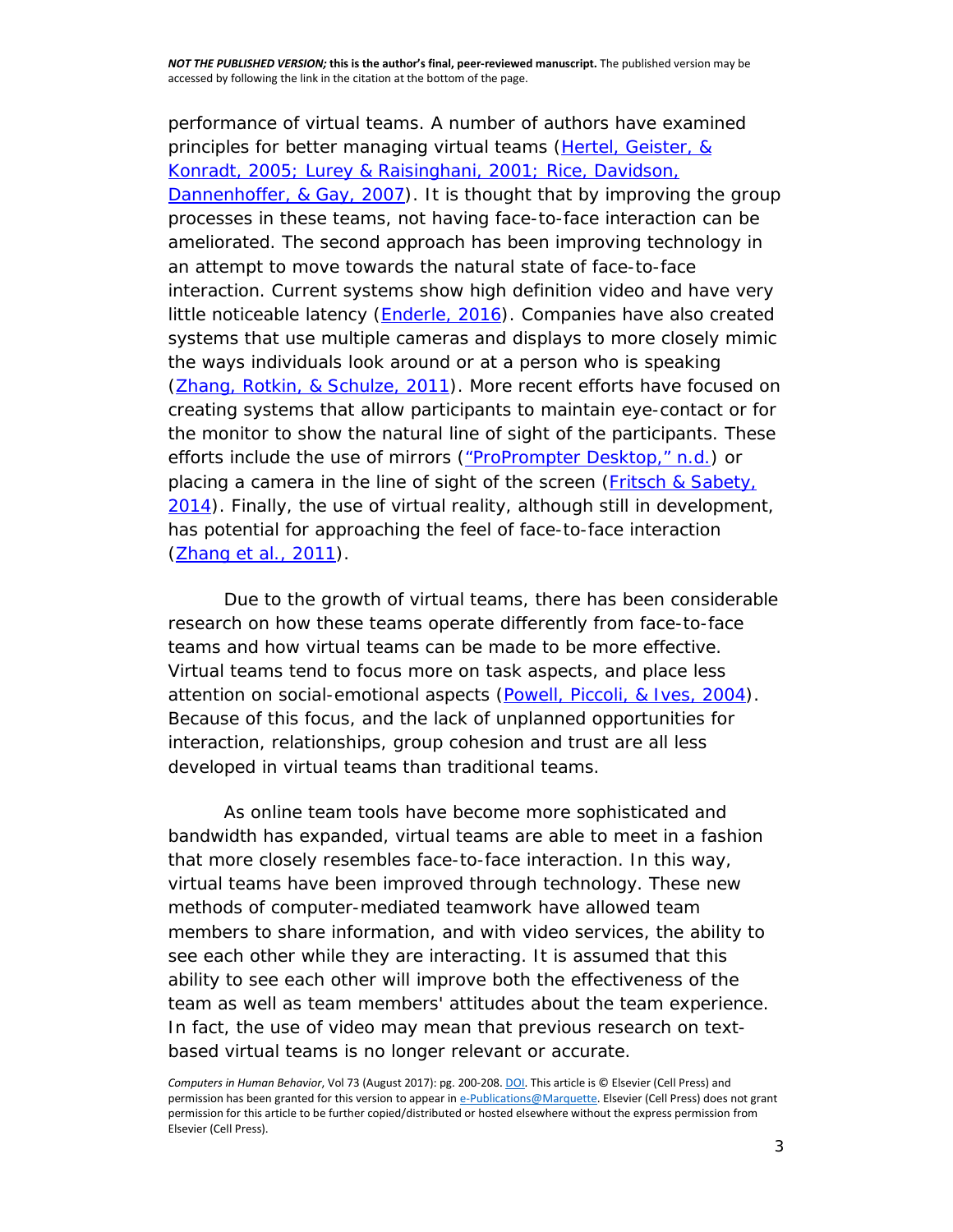There has been some research examining how video mediated communication (VMC) can improve a variety of virtual team processes. [Olson, Appunn, McAllister, Walters, and Grinnell \(2014\)](http://www.sciencedirect.com/science/article/pii/S0747563217301966?via%3Dihub#bib29) found that adding video to an existing virtual team increased trust and collaboration, however, there were wide variations across time and across individuals. In addition, other outcomes (institutional trust, reputation and stereotyping) were not affected. An opposite argument was made by [Walther \(1996\),](http://www.sciencedirect.com/science/article/pii/S0747563217301966?via%3Dihub#bib39) who argued that adding video eliminates the asynchronous advantage of virtual teams, and also eliminates the increased "democratizing effects of strategically impersonal CMC" (p. 32).

Several studies have compared VMC groups with face-to-face groups, typically focusing on group task outcomes. Credé and Sniezek [\(2003\)](http://www.sciencedirect.com/science/article/pii/S0747563217301966?via%3Dihub#bib6) found that VMC groups had less effective solutions, less confidence in their decisions and less enjoyment by group members. However, there were no differences between the two types of groups on other variables, such as commitment to the group decision or overconfidence.

An interesting byproduct of the ability to see others in a virtual team is the ability to view oneself during interaction. Popular software like Skype allows a team member to view his or her image as well as the images of the persons with which they are speaking. Is this ability to view oneself also an asset in team interactions? This is the central question of our study.

Why should we expect that viewing oneself may impact the process in a virtual team? There are two areas of theory that might predict this outcome, one, Objective Self-Awareness from social psychology, the other, Communication Overload, from communication studies.

### **2. Theoretical background**

### *2.1. Objective self-awareness*

In 1972, social psychologists **Duval and Wicklund (1972)** developed a theory of objective self-awareness. They argued that

*Computers in Human Behavior*, Vol 73 (August 2017): pg. 200-208[. DOI.](https://doi.org/10.1016/j.chb.2017.03.039) This article is © Elsevier (Cell Press) and permission has been granted for this version to appear i[n e-Publications@Marquette.](http://epublications.marquette.edu/) Elsevier (Cell Press) does not grant permission for this article to be further copied/distributed or hosted elsewhere without the express permission from Elsevier (Cell Press).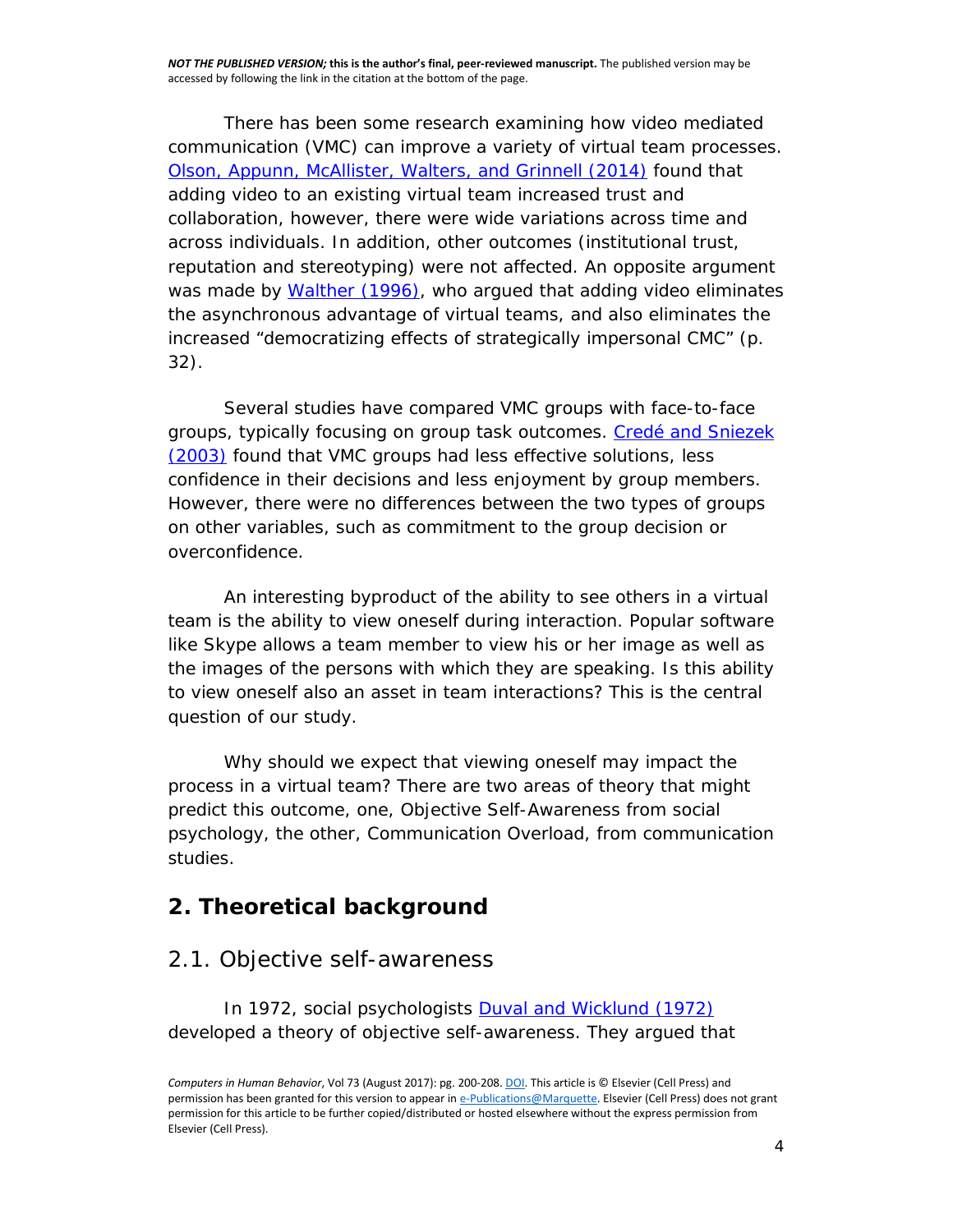people vary across two states of conscious attention, either focusing on themselves (objective self-awareness) or focusing on their environment (subject self-awareness). This state of awareness has implications for individual motivation and performance, self-evaluation and self-esteem, conformity and opinion change (Duval & Wicklund, [1972\)](http://www.sciencedirect.com/science/article/pii/S0747563217301966?via%3Dihub#bib10). We explore how objective self-awareness may influence the interactions of virtual teams.

Research on self-awareness has shown that when a person observes him/herself in a mirror or on a video monitor, this produces the state of objective self-awareness, where the individual is concentrating on him/herself as an object. Normally, people tend to be focused outward, on their environment, a state that [Duval and](http://www.sciencedirect.com/science/article/pii/S0747563217301966?via%3Dihub#bib10)  [Wicklund \(1972\)](http://www.sciencedirect.com/science/article/pii/S0747563217301966?via%3Dihub#bib10) labeled subjective self-awareness. When objective self-awareness is triggered the individual recognizes gaps between his/her expectations and how he/she actually appears.

Research has demonstrated that objective self-awareness can impact performance in a fashion similar to that of test anxiety. [Liebling](http://www.sciencedirect.com/science/article/pii/S0747563217301966?via%3Dihub#bib21)  [and Shaver \(1973\)](http://www.sciencedirect.com/science/article/pii/S0747563217301966?via%3Dihub#bib21) found that objective self-aware subjects demonstrated higher performance than subjective self-aware subjects on a task under non-evaluative conditions, but had lower performance when being evaluated. These authors argued that there was limited "cognitive space", and that individuals could not direct attention towards both the evaluated task and objective self-awareness. In a non-evaluative context, [Geller and Shaver \(1976\)](http://www.sciencedirect.com/science/article/pii/S0747563217301966?via%3Dihub#bib14) found that performance on a perceptual conflict task (the Stroop color-word task) was also influenced by objective self-awareness. Again, the state of objective self-awareness appeared to add to the cognitive load of the subjects, reducing their performance on a task that required concentration.

Self-awareness has also been utilized to explain both pro- and anti-social behavior in computer-mediated communications. [Yao and](http://www.sciencedirect.com/science/article/pii/S0747563217301966?via%3Dihub#bib42)  [Flanagin \(2006\)](http://www.sciencedirect.com/science/article/pii/S0747563217301966?via%3Dihub#bib42) conducted two studies where objective self-awareness was generated by the presence of a web cam and the participant's image in a small window on their monitor. Objective self-awareness influenced perceptions of their virtual partner's attractiveness, politeness, and social versus task orientation. However, it did not influence perceptions of intimacy or group identification.

*Computers in Human Behavior*, Vol 73 (August 2017): pg. 200-208[. DOI.](https://doi.org/10.1016/j.chb.2017.03.039) This article is © Elsevier (Cell Press) and permission has been granted for this version to appear i[n e-Publications@Marquette.](http://epublications.marquette.edu/) Elsevier (Cell Press) does not grant permission for this article to be further copied/distributed or hosted elsewhere without the express permission from Elsevier (Cell Press).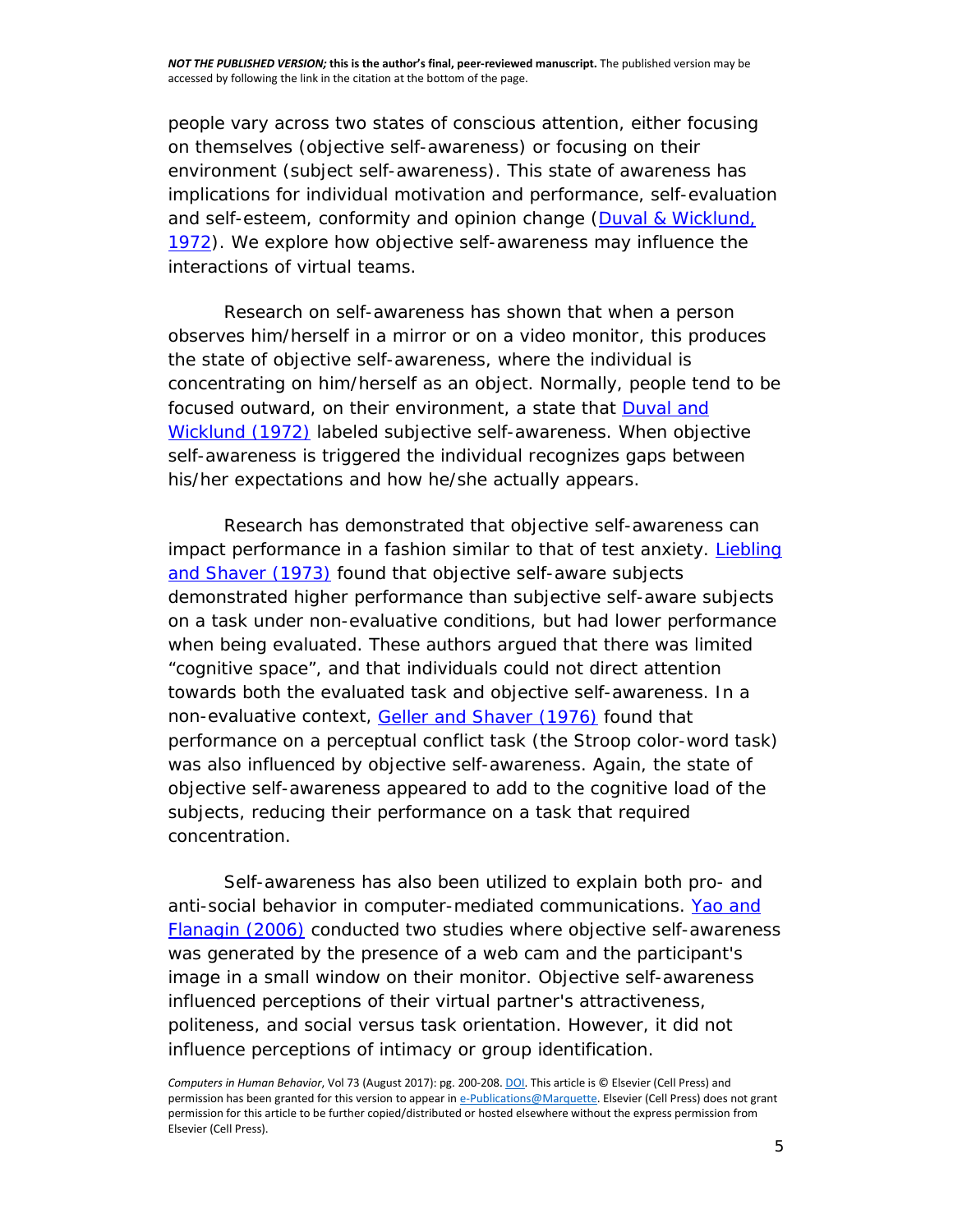Objective self-awareness has also been found to influence a number of other outcomes relevant to computer-mediated teamwork. [Joinson \(2001\)](http://www.sciencedirect.com/science/article/pii/S0747563217301966?via%3Dihub#bib20) found that self-disclosure in computer-mediated communication was higher when participants were objectively selfaware. [Duval \(1976\)](http://www.sciencedirect.com/science/article/pii/S0747563217301966?via%3Dihub#bib9) found that individuals in a state of objective selfawareness conformed more than subjective self-aware individuals. [Macrae, Bodenhausen, and Milne \(1998\)](http://www.sciencedirect.com/science/article/pii/S0747563217301966?via%3Dihub#bib25) found that objectively selfaware subjects were less likely to use stereotypes when describing other individuals in several studies. Finally, cross-cultural research by [Heine, Takemoto, Moskalenko, Lasaleta, and Henrich \(2008\)](http://www.sciencedirect.com/science/article/pii/S0747563217301966?via%3Dihub#bib16) demonstrated that manipulations to produce objective self-awareness (e.g. a mirror) had an impact on North American participants, but not on Japanese, a culture with strong concerns about how one is evaluated by others.

### *2.2. Communication Overload in virtual teams*

Many of the theories that explain and predict the impacts of communication media on communication and performance focus on the amount or richness of information, cues, or symbols that are conveyed by the medium. The argument in these theories is that when communication media convey more information, individuals are better able to understand and decipher ambiguous or complex messages [\(Daft & Lengel, 1986; Short, Williams, & Christie, 1976\)](http://www.sciencedirect.com/science/article/pii/S0747563217301966?via%3Dihub#bib7).

In the context of virtual teams, videos of the other communicators provide high levels of information richness because of the visual and audio cues and symbols. Howevernearly all of today's systems, such as elaborate video conferencing systems or Skype, also display a feed of one's own video to himself or herself. In one sense, this self-feed could also be considered additional information, adding to the richness of the media. And this, theoretically, should lead to improved communication. Nevertheless, this self-feed does not provide any additional information about the other communicators or the message and instead only provides feedback or self-information to the individual. Seeing one's own video should not increase information related to the message and, therefore, may not increase task performance.

*Computers in Human Behavior*, Vol 73 (August 2017): pg. 200-208[. DOI.](https://doi.org/10.1016/j.chb.2017.03.039) This article is © Elsevier (Cell Press) and permission has been granted for this version to appear i[n e-Publications@Marquette.](http://epublications.marquette.edu/) Elsevier (Cell Press) does not grant permission for this article to be further copied/distributed or hosted elsewhere without the express permission from Elsevier (Cell Press).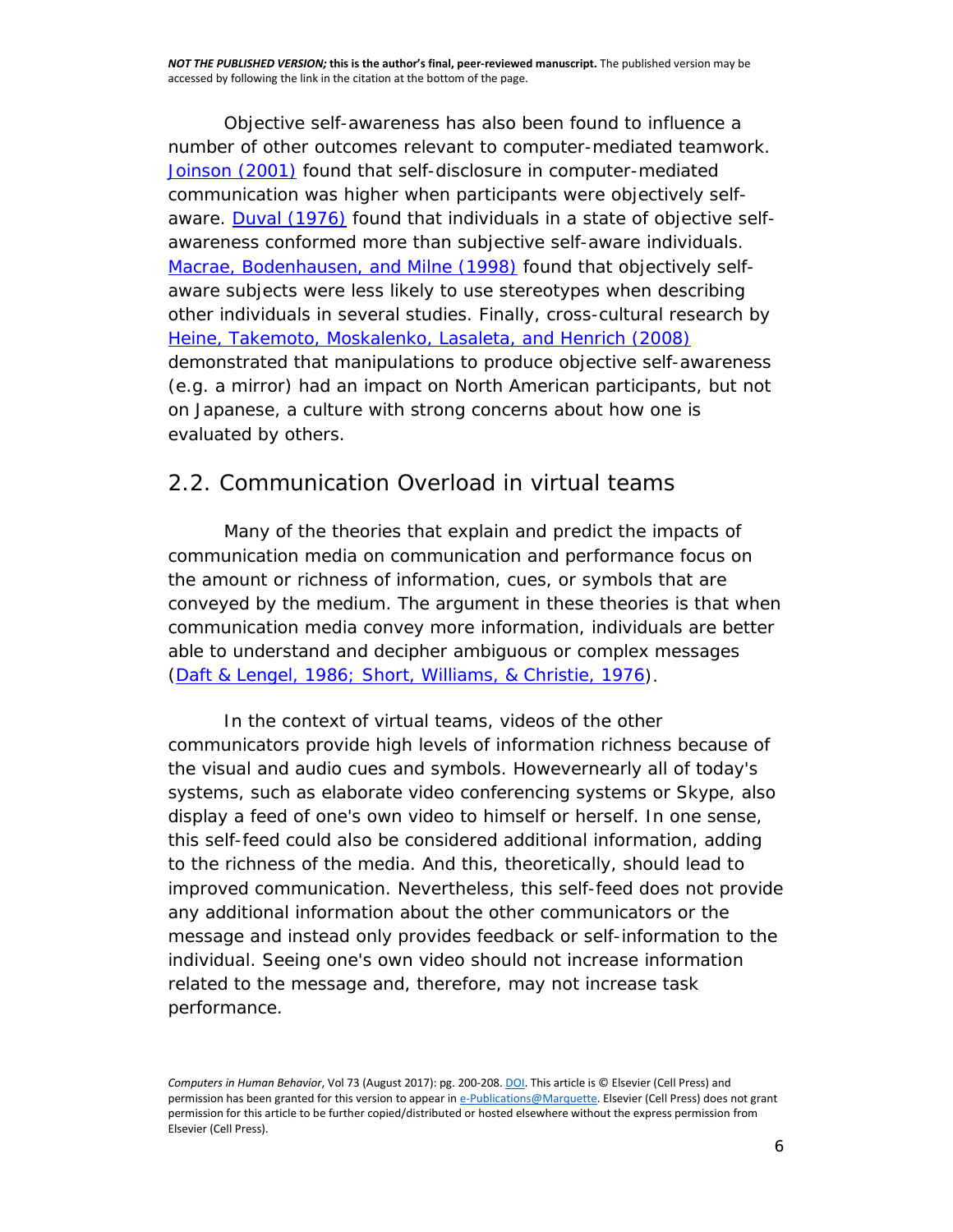Additionally, it is possible that seeing one's own video feed actually has some negative implications for the team performance. The theory of objective self-awareness (described above) suggests that the view of oneself shifts individuals' focus from the environment and task and onto themselves. If individuals see their own video feeds when using VMC, they are likely to experience greater objective selfawareness, and objective self-awareness has been shown to contribute to reduced performance (Geller & Shaver, 1976; Liebling & Shaver, [1973\)](http://www.sciencedirect.com/science/article/pii/S0747563217301966?via%3Dihub#bib14). People put a lot of effort and energy into being liked and appreciated [\(Bell & Daly, 1984\)](http://www.sciencedirect.com/science/article/pii/S0747563217301966?via%3Dihub#bib2) and into managing others' perceptions of them [\(Walther, 2007; Xu & Behring, 2014\)](http://www.sciencedirect.com/science/article/pii/S0747563217301966?via%3Dihub#bib40).

When individuals can see themselves when communicating via VMC, it is likely that objective self-awareness leads them to focus more on self-presentation and impression management. This can lead to reduced task performance and more mistakes because of the distraction of focusing on themselves [\(Xu & Behring, 2014\)](http://www.sciencedirect.com/science/article/pii/S0747563217301966?via%3Dihub#bib41) and because of the increased sense of pressure or desire to perform well for others [\(Strauss, 2002\)](http://www.sciencedirect.com/science/article/pii/S0747563217301966?via%3Dihub#bib35). Moreover, when individuals are managing impressions, they may be more hesitant to be critical, evaluative, or negative toward others and their opinions or contributions. In a complex team task, this may lead teams to accept inferior decisions or paths because they are less willing to fully critique the suggestions or ideas of others. Team performance will be poorer in this case, because of poorer decisions and ideas.

Communication via VMC requires many cognitive resources [\(Hinds, 1999\)](http://www.sciencedirect.com/science/article/pii/S0747563217301966?via%3Dihub#bib18). In studies comparing video mediation versus audio or other mediation, researchers found that the cognitive load on participants was higher for video than it was for other media (Hinds, [1999; Homer, Plass, & Blake, 2008\)](http://www.sciencedirect.com/science/article/pii/S0747563217301966?via%3Dihub#bib18). In VMC contexts, we argue that the cognitive load will be even higher when individuals are able to see their own video feeds compared to when they are not. This is because they must allocate additional cognitive resources toward viewing and analyzing themselves on video in addition to the videos of the other communicators. Furthermore, attempts to focus on both the task and oneself increases the cognitive load that individuals experience [\(Liebling & Shaver, 1973\)](http://www.sciencedirect.com/science/article/pii/S0747563217301966?via%3Dihub#bib21). Increased cognitive load is associated with reduced mental performance [\(Miller, 1956; Sweller, 1988\)](http://www.sciencedirect.com/science/article/pii/S0747563217301966?via%3Dihub#bib26), increased errors [\(Mousavi, Low, & Sweller, 1995\)](http://www.sciencedirect.com/science/article/pii/S0747563217301966?via%3Dihub#bib28), and more biases in

*Computers in Human Behavior*, Vol 73 (August 2017): pg. 200-208[. DOI.](https://doi.org/10.1016/j.chb.2017.03.039) This article is © Elsevier (Cell Press) and permission has been granted for this version to appear i[n e-Publications@Marquette.](http://epublications.marquette.edu/) Elsevier (Cell Press) does not grant permission for this article to be further copied/distributed or hosted elsewhere without the express permission from Elsevier (Cell Press).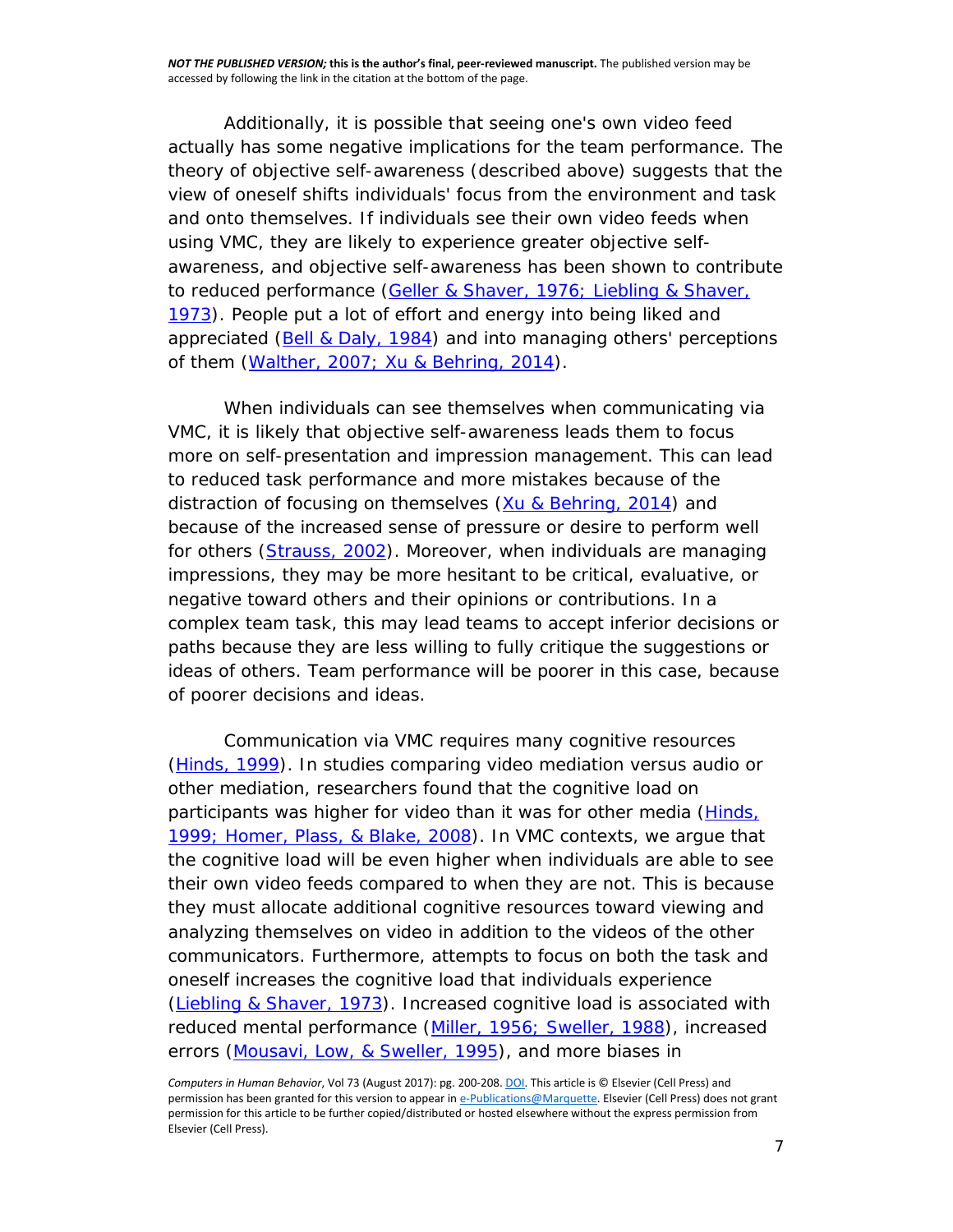perceptions [\(Hinds, 1999\)](http://www.sciencedirect.com/science/article/pii/S0747563217301966?via%3Dihub#bib18). In a complex team task, these issues will contribute to lessened performance on the task.

### **3. Hypotheses**

Based on these arguments and findings, we offer the following hypothesis:

### *H1*

Teams that use VMC in which the members see their own video feeds will demonstrate lower performance than will teams that use VMC in which the members do not see their own video feeds.

As argued above, when members of a team use VMC in which they see their own video feeds, they are more likely to experience objective self-awareness and engage in behaviors of self-presentation and impression management. Objective self-awareness causes individuals to shift some of their focus away from the task. This reduction in task focus will generally lead to more overall time spent on the task, as energy and efforts are directed toward the self instead of the task. Also, efforts toward self-presentation and impression management will require communication and behavior to be directed toward presenting oneself favorably. When poorly done, these behaviors are often talking too much and disclosing too much personal information [\(Vohs, Baumeister, & Ciarocco, 2005\)](http://www.sciencedirect.com/science/article/pii/S0747563217301966?via%3Dihub#bib38). This involves time and communication that is unrelated to accomplishing the team task, resulting in a longer time spent on completing the task.

Therefore, we propose the following hypothesis:

### *H2*

Teams that use VMC in which the members see their own video feeds will take more time to reach consensus than will teams that use VMC in which the members do not see their own video feeds.

Whether or not individuals see their own video feeds will also likely affect their participation in VMC meetings. Those who see their

*Computers in Human Behavior*, Vol 73 (August 2017): pg. 200-208[. DOI.](https://doi.org/10.1016/j.chb.2017.03.039) This article is © Elsevier (Cell Press) and permission has been granted for this version to appear i[n e-Publications@Marquette.](http://epublications.marquette.edu/) Elsevier (Cell Press) does not grant permission for this article to be further copied/distributed or hosted elsewhere without the express permission from Elsevier (Cell Press).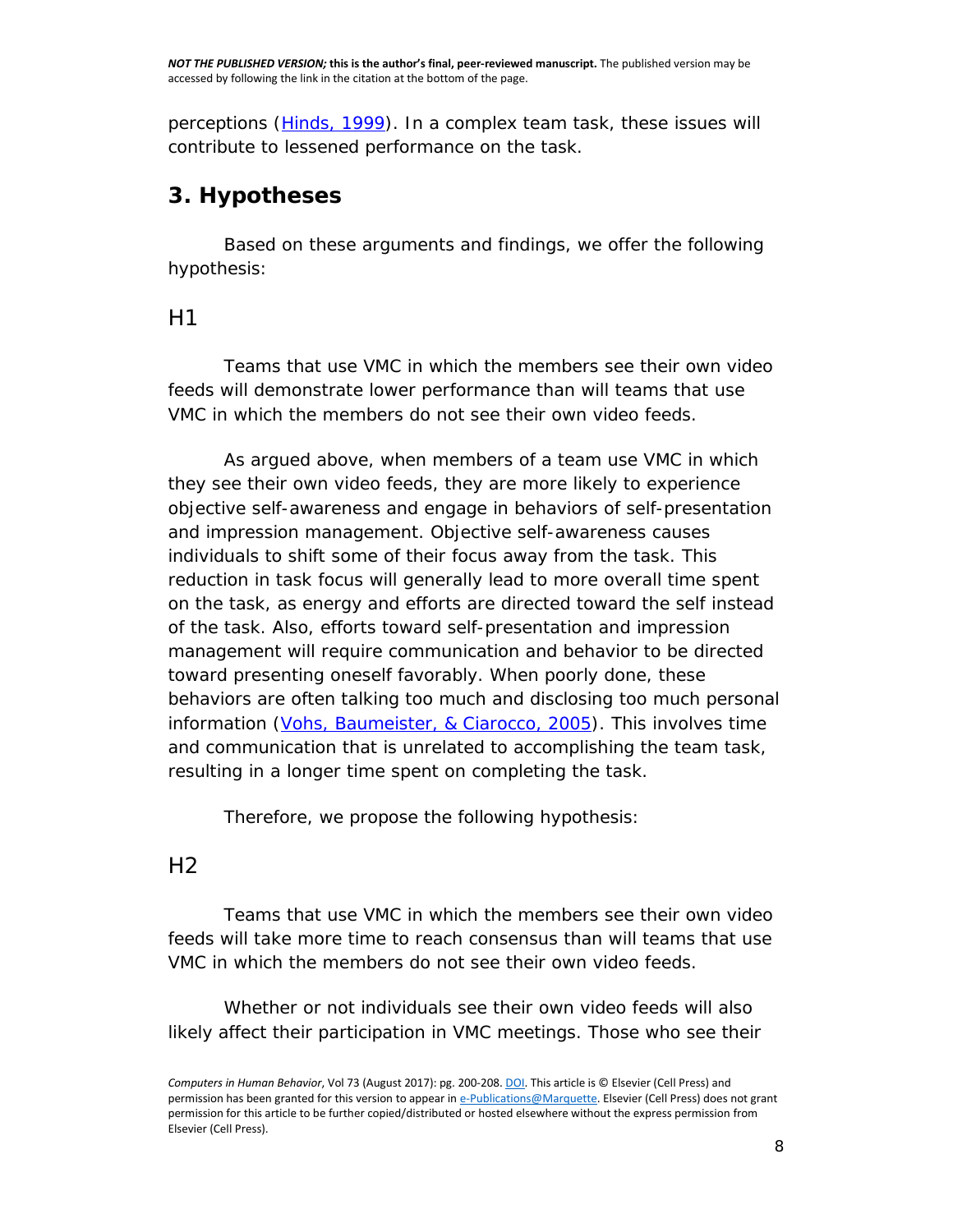*NOT THE PUBLISHED VERSION;* **this is the author's final, peer-reviewed manuscript.** The published version may be accessed by following the link in the citation at the bottom of the page.

own feeds will generally experience greater cognitive load during the task. If there is higher cognitive load, there will be less cognitive attention and resources available for the task itself. This will likely inhibit individual participation such as sharing information and making suggestions as well as asking questions.

As discussed previously, those who see their own video feeds are more likely to experience objective self-awareness. It is probable that greater objective self-awareness will contribute to reduced participation by individual team members. This is because a focus on oneself results in less attention and interest in others. Individuals may also be hesitant to make suggestions or share information if they do not think it will be received favorably by others.

Consequently, we hypothesize:

#### *H3*

Individuals that use VMC in which they see their own video feeds will experience lower levels of participation than will individuals that use VMC in which they do not see their own video feeds.

We also look at two aspects of satisfaction, process and solution, and hypothesize how the VMC setup will affect these aspects. Process satisfaction is concerned with how satisfied individuals are with the processes that their team used to complete the task. Solution satisfaction is concerned with how satisfied individuals are with their team's solution. The proposed effects are also based on behaviors and consequences of objective self-awareness and cognitive load, which we argue are higher when individuals see their own video feed. More selffocus and less task-focus will contribute to less-efficient and lesseffective team processes. This will lead to less satisfaction with the team's processes. If individuals are more concerned with selfpresentation and fail to properly voice their critiques or negative opinions of others ideas and suggestions, we expect that they will recognize that the team has likely chosen a weak or poor solution. This will lead to less satisfaction with the team's solution.

Based on these arguments, we propose the following two hypotheses:

*Computers in Human Behavior*, Vol 73 (August 2017): pg. 200-208[. DOI.](https://doi.org/10.1016/j.chb.2017.03.039) This article is © Elsevier (Cell Press) and permission has been granted for this version to appear i[n e-Publications@Marquette.](http://epublications.marquette.edu/) Elsevier (Cell Press) does not grant permission for this article to be further copied/distributed or hosted elsewhere without the express permission from Elsevier (Cell Press).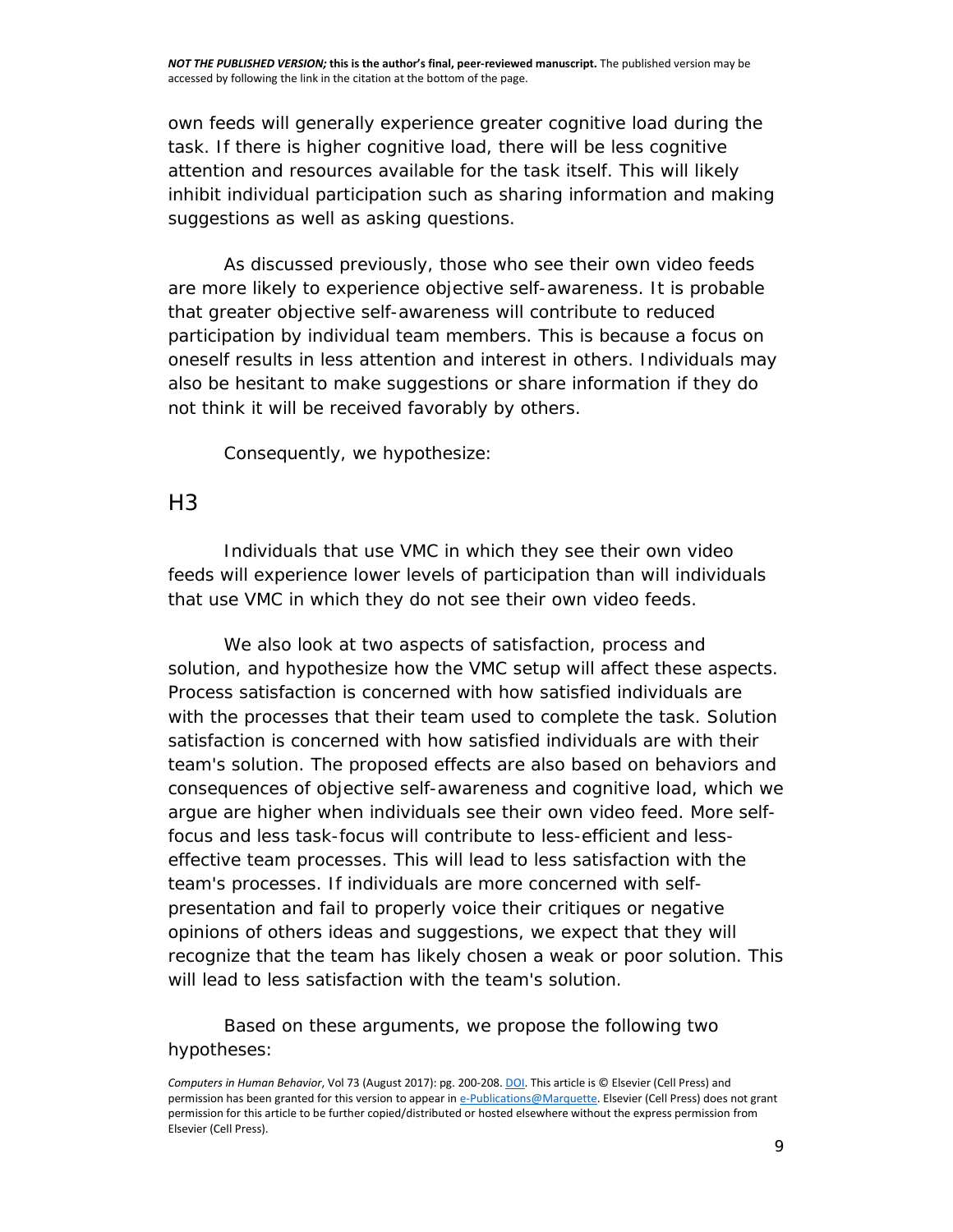### *H4*

Individuals that use VMC in which they see their own video feeds will experience lower process satisfaction than will individuals that use VMC in which they do not see their own video feeds.

### *H5*

Individuals that use VMC in which they see their own video feeds will experience lower solution satisfaction than will individuals that use VMC in which they do not see their own video feeds.

### **4. Method**

This study required a task in which large amounts of information processing and sharing could take place. It was also necessary to identify performance outcomes of teams in order to determine the effects of the different VMC configurations. Based on these requirements, we conducted a lab experiment where teams completed an information-intensive task using one of two VMC conditions.

### *4.1. Task*

The task used in this study is an adaptation of the International Institute Task [\(Zigurs, Poole, & DeSanctis, 1988\)](http://www.sciencedirect.com/science/article/pii/S0747563217301966?via%3Dihub#bib44). The objective of the task is for team members to share and discuss enough information about applicants for an international program to determine which applicant should be admitted to the program. The task is a hiddenprofile task where all the members of a team possess small amounts of common information and large amounts of private information related to the task. In order for teams to make an optimal choice, the individuals on the teams must effectively process and share the private information that they each possess [\(Stasser & Titus, 1985\)](http://www.sciencedirect.com/science/article/pii/S0747563217301966?via%3Dihub#bib34). The private information alone is not enough to solve the task. The objective behind hidden-profile tasks is to simulate situations where individuals in teams possess different information and expertise. Teams that communicate effectively will be better able to evaluate the information and alternatives and determine the optimal solution.

*Computers in Human Behavior*, Vol 73 (August 2017): pg. 200-208[. DOI.](https://doi.org/10.1016/j.chb.2017.03.039) This article is © Elsevier (Cell Press) and permission has been granted for this version to appear i[n e-Publications@Marquette.](http://epublications.marquette.edu/) Elsevier (Cell Press) does not grant permission for this article to be further copied/distributed or hosted elsewhere without the express permission from Elsevier (Cell Press).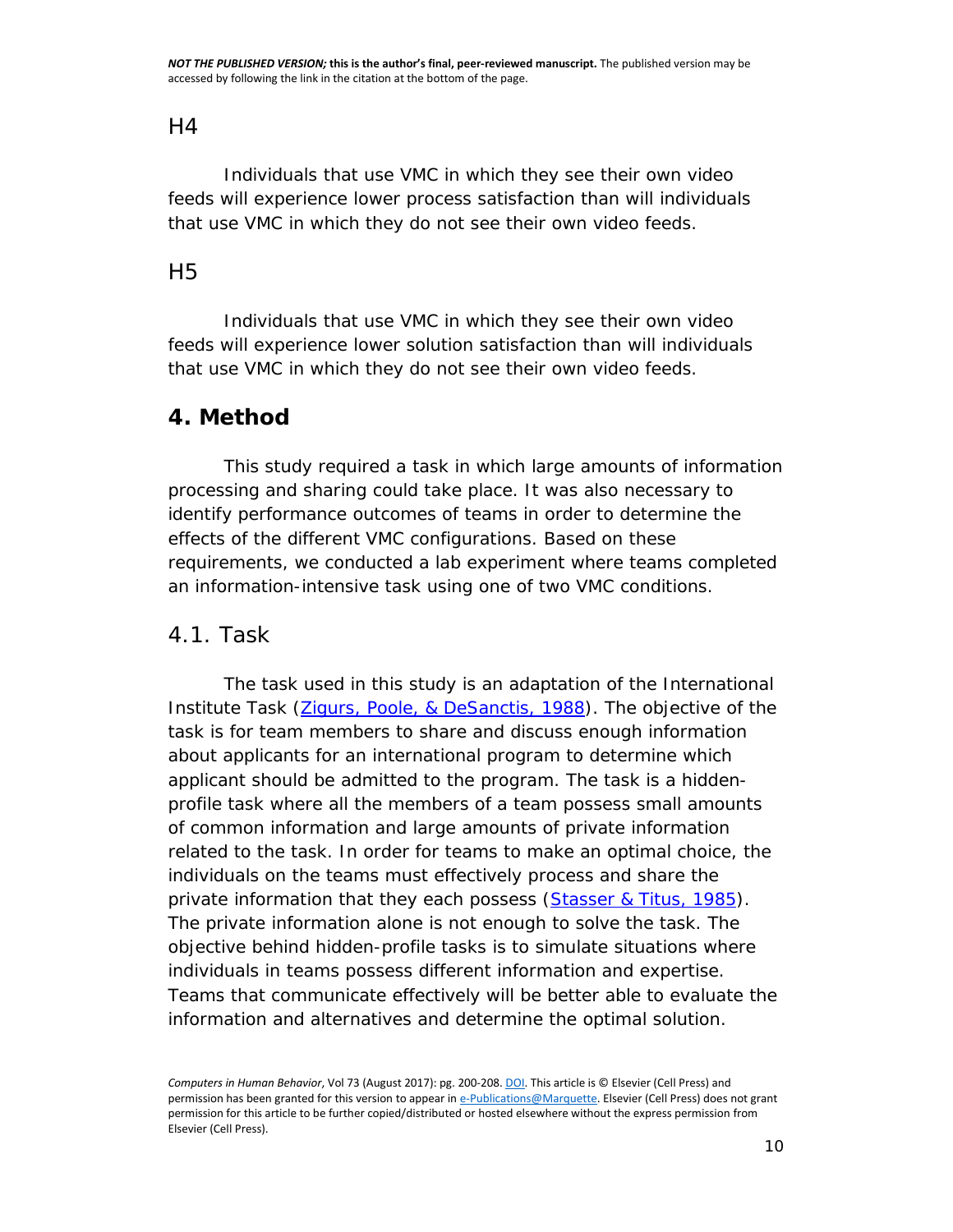In the current task, it was necessary for teams to share and discuss large amounts of information in order to make the best decisions. Because of this, we allowed team members to keep possession of the common and private information for the duration of the task. This allowed individuals to reference and review pertinent information, and it reduced errors based on poor information recall and information inaccuracy. In studying hidden-profile tasks, [Lightle,](http://www.sciencedirect.com/science/article/pii/S0747563217301966?via%3Dihub#bib22)  [Kagel, and Arkes \(2009\),](http://www.sciencedirect.com/science/article/pii/S0747563217301966?via%3Dihub#bib22) found that outcomes were susceptible to information bias and recall issues. By allowing individuals to maintain possession of all task materials, we minimized these potential issues.

In this task, each team member was given information about an international studies program sponsored by a university. The team assumed the role of an admissions committee that had to select only one student from a set of highly-qualified applicants. All of the applicants were well-qualified and had strong academic ability, so the teams had to consider additional factors beyond academic performance. In the task instructions, individuals were instructed to consider and look for certain personality traits in the applicants. They were told that these personality traits were linked to success in the program, and that they should choose the individual that best exemplified these traits.

Within each team, each individual was given complete application information about only one of the applicants. Complete application information consisted of three essays written by the applicant and two letters of recommendation written by others. From these essays and recommendations, individuals each had to process and share the information that they possessed in order to help the team evaluate the personality traits and important qualities of each candidate. In addition to this private information, each team member also received basic facts about all of the applicants. This information was common across all team members and slightly favored an inferior applicant. However, one of the applicants possessed superior attributes and qualifications, as conveyed through her essays and recommendations. The best applicant could only be identified when information about all of the applicants was properly processed, shared, and integrated.

*Computers in Human Behavior*, Vol 73 (August 2017): pg. 200-208[. DOI.](https://doi.org/10.1016/j.chb.2017.03.039) This article is © Elsevier (Cell Press) and permission has been granted for this version to appear i[n e-Publications@Marquette.](http://epublications.marquette.edu/) Elsevier (Cell Press) does not grant permission for this article to be further copied/distributed or hosted elsewhere without the express permission from Elsevier (Cell Press).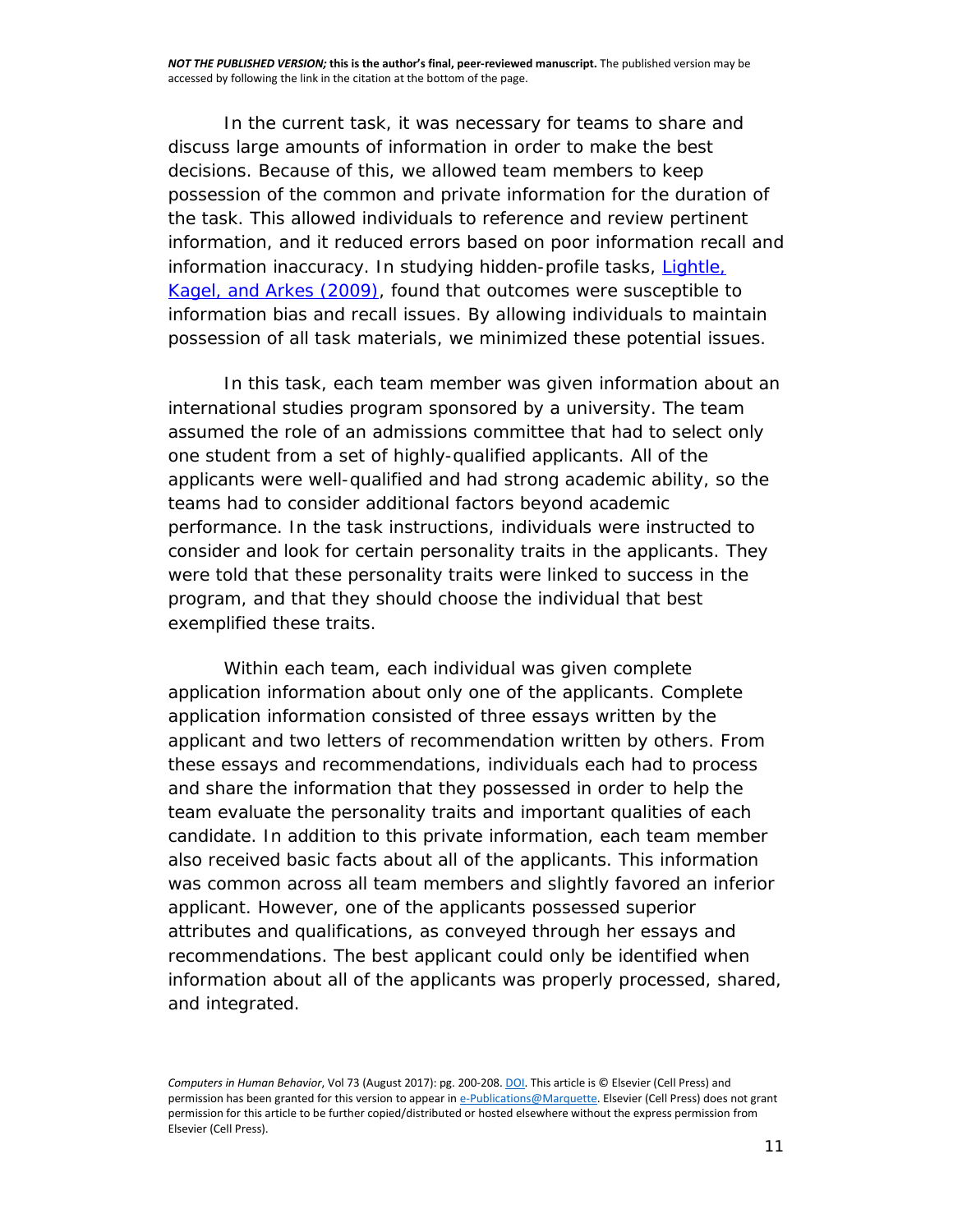The complete task instructions and a sample essay and recommendation for an applicant are included in [Appendix A.](http://www.sciencedirect.com/science/article/pii/S0747563217301966?via%3Dihub#appsec1)

#### *4.2. Procedure*

Three participants signed up for a study session time slot. When a participant arrived, he or she was placed in a team with two other participants who also signed up for the same time slot. Because individuals were able to self-select time slots, the assignment to teams was not random.

Teams were assigned to one of two VMC groups (described below). Each team member was given a complete application packet for a single applicant. An application packet contained three essays written by the applicant and two letters of recommendation provided by others. All team members were also given a one-page summary of facts about all three of the applicants. Complete application information for each applicant was very similar in length. Within each team, each participant was randomly assigned an application packet.

The entire team received a brief introduction to the task, then each individual was assigned to a private room. Each private room had the rest of the task information and documents as well as the VMC system that was used for team communication.

Each participant was given time to read the full instructions and the complete application packer for his or her applicant. After each individual was comfortable with the instructions, the lab assistant arranged the VMC system for the team. This web-based VMC application provided multi-point audio and video. Each individual viewed a screen with video and audio of each member of his/her team. After teams arrived at consensus, the VMC application was closed and individuals were directed to the online survey where they answered questions about their perceptions and experiences. The lab assistant recorded each team's solution and the amount of time that each team spent on the task.

*Computers in Human Behavior*, Vol 73 (August 2017): pg. 200-208[. DOI.](https://doi.org/10.1016/j.chb.2017.03.039) This article is © Elsevier (Cell Press) and permission has been granted for this version to appear i[n e-Publications@Marquette.](http://epublications.marquette.edu/) Elsevier (Cell Press) does not grant permission for this article to be further copied/distributed or hosted elsewhere without the express permission from Elsevier (Cell Press).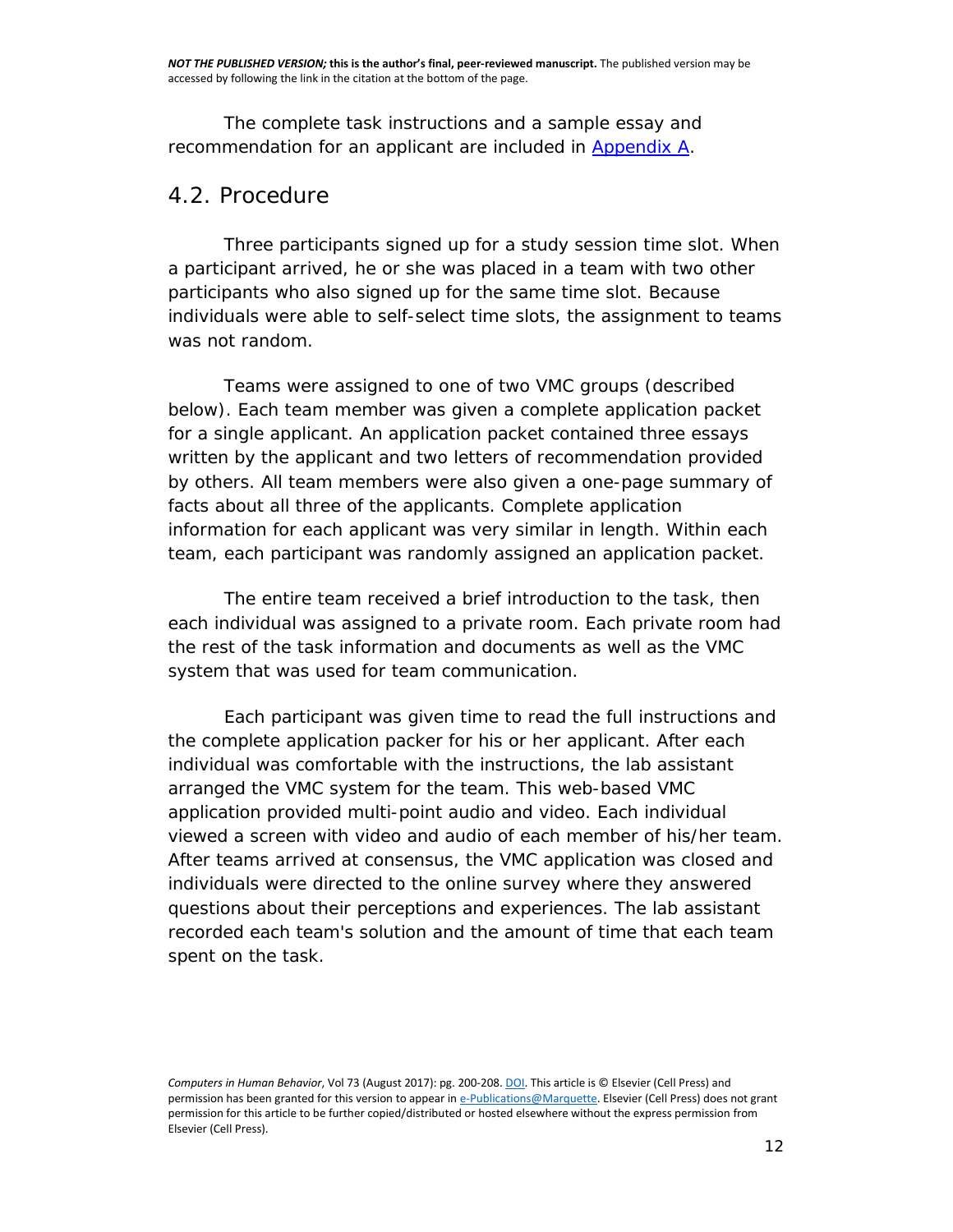### *4.3. Participants*

For our study, we recruited individuals associated with a southern university in the United States. Participants were recruited using flyers, email announcements, classroom invitations, and wordof-mouth. Most of the participants were undergraduate business students. However, there were also some graduate business students, undergraduate and graduate students from other colleges, employees of the university, and other adults who participated. The participants received a small payment for participating and/or a small amount of extra course credit.

There were 96 participants that completed the study; however, one participant failed to fully complete the survey. Therefore, the individual-level analysis is based on a sample size of 95. The average age of the participants was 22.02 years. There were almost the same number of male participants as there were female participants (49% female). A large majority of the participants were undergraduate students (83%), with some graduate students (12%) and some nonstudent adults as well (5%). In total, there were 32 teams that completed the study, with 22 teams in the self-viewing feed condition, and 10 teams in the no self-viewing condition. Every team had three members.

### *4.4. VMC setup*

In this experiment, all of the teams communicated through a web-based VMC system, however, we used two different VMC setups for the experiment. In one, each individual was able to see his or her own video feed along with the videos of his or her other team members (self-viewing). In the other, the VMC system was arranged so that each individual saw the video feeds of his or her other team members, but he or she could not see the video feed of himself or herself (no self-viewing). The instructions, system setup, task information, and all else were identical for both groups.

*Computers in Human Behavior*, Vol 73 (August 2017): pg. 200-208[. DOI.](https://doi.org/10.1016/j.chb.2017.03.039) This article is © Elsevier (Cell Press) and permission has been granted for this version to appear i[n e-Publications@Marquette.](http://epublications.marquette.edu/) Elsevier (Cell Press) does not grant permission for this article to be further copied/distributed or hosted elsewhere without the express permission from Elsevier (Cell Press).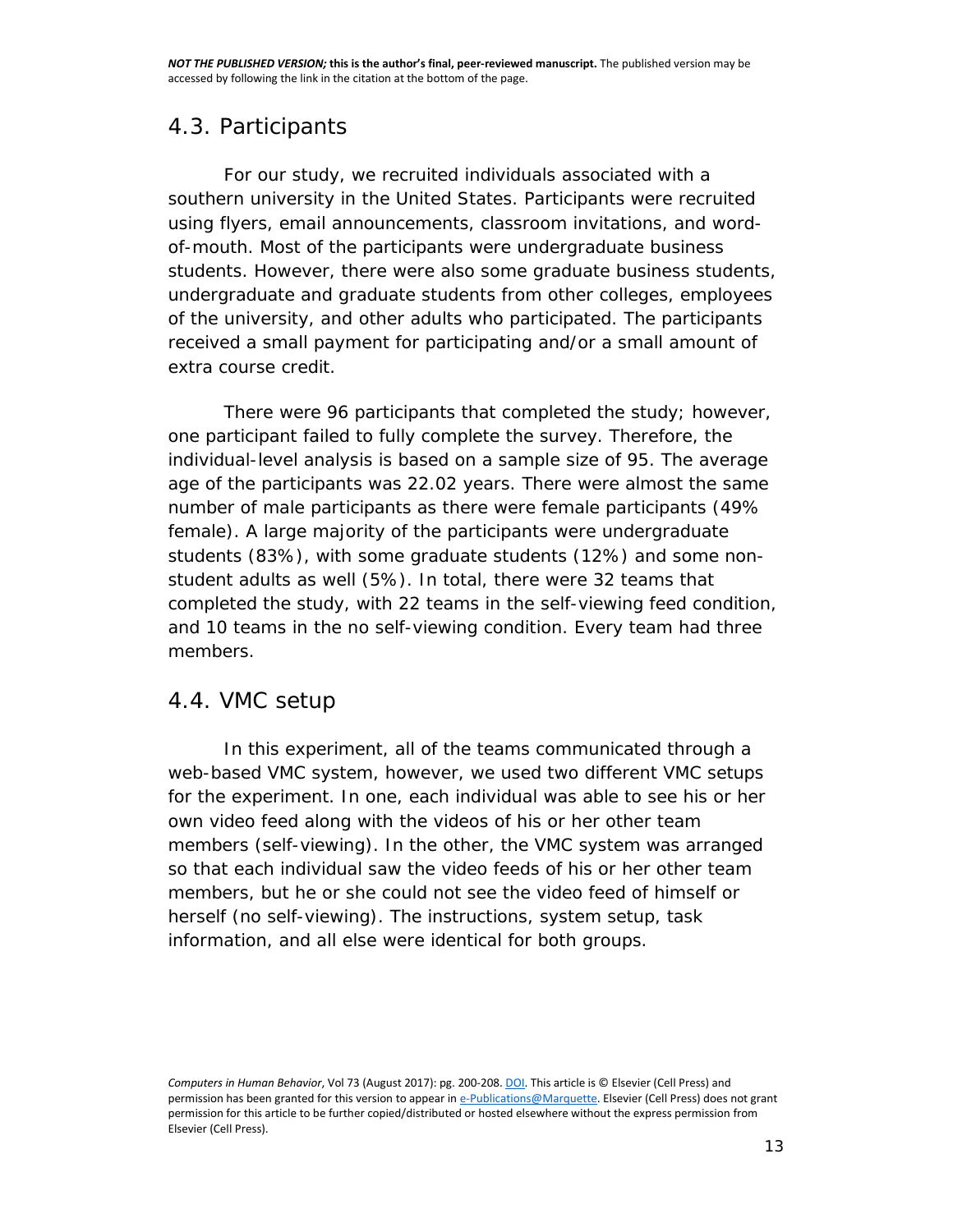#### *4.5. Measures*

At the team level, we assessed team performance by comparing each team's admission decision against the optimal solution for the task. One of the applicants to the international institute was strongest in each of the necessary personality and social attributes. These attributes matched those given in the task instructions for the desired applicant. The other applicants possessed some levels of the desired attributes, but they were inferior to the optimal candidate. Teams that selected the optimal applicant received a 3 for their performance score. Teams that chose the second best applicant received a 2, and teams that chose the poorest candidate received a 1. We also recorded the actual amount of time that each team took to complete the task. Teams were not given any limits on the amount of time they could take to reach consensus.

At the individual level, all measures used seven-point, Likerttype scales. We measured how individuals perceived their levels of participation using a five-item scale [\(Green & Taber, 1980\)](http://www.sciencedirect.com/science/article/pii/S0747563217301966?via%3Dihub#bib15). This scale is anchored by the end points of "not at all" to "very much." The reliability of this measure was acceptable (Cronbach's alpha  $= 0.750$ ). Process satisfaction was measured using a five-item scale [\(Green &](http://www.sciencedirect.com/science/article/pii/S0747563217301966?via%3Dihub#bib15)  [Taber, 1980\)](http://www.sciencedirect.com/science/article/pii/S0747563217301966?via%3Dihub#bib15). The items measured several aspects of the meeting processes, such as efficiency, coordination, etc. This scale also possessed acceptable reliability (Cronbach's alpha = 0.825). Solution satisfaction was measured using a five-item scale (Green & Taber, [1980\)](http://www.sciencedirect.com/science/article/pii/S0747563217301966?via%3Dihub#bib15). The points were either "very dissatisfied" to "very satisfied" or "not at all" to "very much." The reliability of this scale was acceptable (Cronbach's alpha = 0.876). The complete list of measures is included in [Appendix B.](http://www.sciencedirect.com/science/article/pii/S0747563217301966?via%3Dihub#appsec2)

### **5. Analysis and results**

### *5.1. Team level variables*

The team level variables of performance and time were analyzed using ANOVA. [Table](http://www.sciencedirect.com/science/article/pii/S0747563217301966?via%3Dihub#tbl1) 1 shows the descriptive statistics for performance and time.

*Computers in Human Behavior*, Vol 73 (August 2017): pg. 200-208[. DOI.](https://doi.org/10.1016/j.chb.2017.03.039) This article is © Elsevier (Cell Press) and permission has been granted for this version to appear i[n e-Publications@Marquette.](http://epublications.marquette.edu/) Elsevier (Cell Press) does not grant permission for this article to be further copied/distributed or hosted elsewhere without the express permission from Elsevier (Cell Press).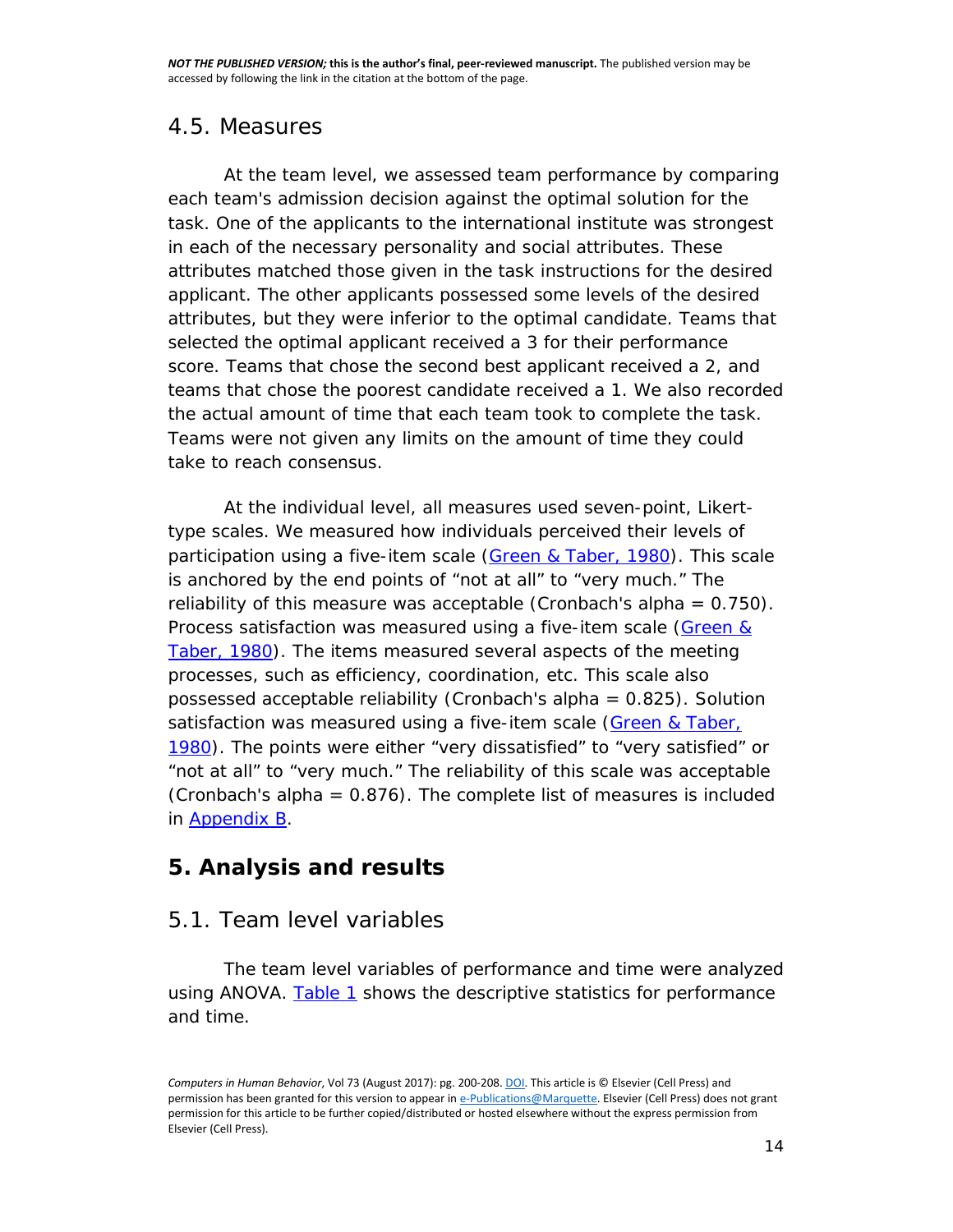*NOT THE PUBLISHED VERSION;* **this is the author's final, peer-reviewed manuscript.** The published version may be accessed by following the link in the citation at the bottom of the page.

**Table 1.** Descriptive statistics of team-level variables.

| Variable                     |             | Mean Stan. Dev. n |                                    |
|------------------------------|-------------|-------------------|------------------------------------|
| Performance                  | 2.156 0.767 |                   | 32 Correlation with Time $= 0.062$ |
| Time (minutes) 41.375 10.292 |             |                   | 32 Min = 23, Max = $68$            |

[Table](http://www.sciencedirect.com/science/article/pii/S0747563217301966?via%3Dihub#tbl2) 2 shows the ANOVA analysis for performance. The mean performance score for the self-viewing teams was compared with that of the no self-viewing teams. The self-viewing teams had a mean performance score of 1.95, while the no self-viewing teams had a mean performance score of 2.60. The results show that there is a significant difference between the mean performance scores and that teams performed at a lower level when individuals were able to see their own video feeds. The first hypothesis was supported.

**Table 2.** Analysis of variance table for team performance.

|                             | Sum of Squares df Mean Square F |     |          |             | Sig. |
|-----------------------------|---------------------------------|-----|----------|-------------|------|
| <b>Between Groups</b> 2.864 |                                 |     | 1 2.864  | 5.596 0.025 |      |
| <b>Within Groups</b> 15.355 |                                 |     | 30 0.512 |             |      |
| Total                       | 18.219                          | -31 |          |             |      |

[Table](http://www.sciencedirect.com/science/article/pii/S0747563217301966?via%3Dihub#tbl3) 3 shows the ANOVA analysis for the time teams took to complete the task. The mean time for the self-viewing teams was compared with that of the no self-viewing teams. The self-viewing teams had a mean time of 38.73 min, while those that did not view themselves had a mean time of 47.20 min. The results show that there is a significant difference between the amount of time that teams took to complete the task and that teams took more time when individuals did not see their own video feeds. This finding is opposite of what we had hypothesized, as we had argued that the self-viewing teams would take more time to complete the task. Therefore, the second hypothesis was not supported.

**Table 3.** Analysis of variance table for time.

|                        | Sum of Squares df Mean Square F |     |           | Sia.        |
|------------------------|---------------------------------|-----|-----------|-------------|
| Between Groups 493.536 |                                 |     | 1 493.536 | 5.307 0.028 |
| Within Groups 2789.964 |                                 |     | 30 92.999 |             |
| Total                  | 3283.500                        | -31 |           |             |

*Computers in Human Behavior*, Vol 73 (August 2017): pg. 200-208[. DOI.](https://doi.org/10.1016/j.chb.2017.03.039) This article is © Elsevier (Cell Press) and permission has been granted for this version to appear i[n e-Publications@Marquette.](http://epublications.marquette.edu/) Elsevier (Cell Press) does not grant permission for this article to be further copied/distributed or hosted elsewhere without the express permission from Elsevier (Cell Press).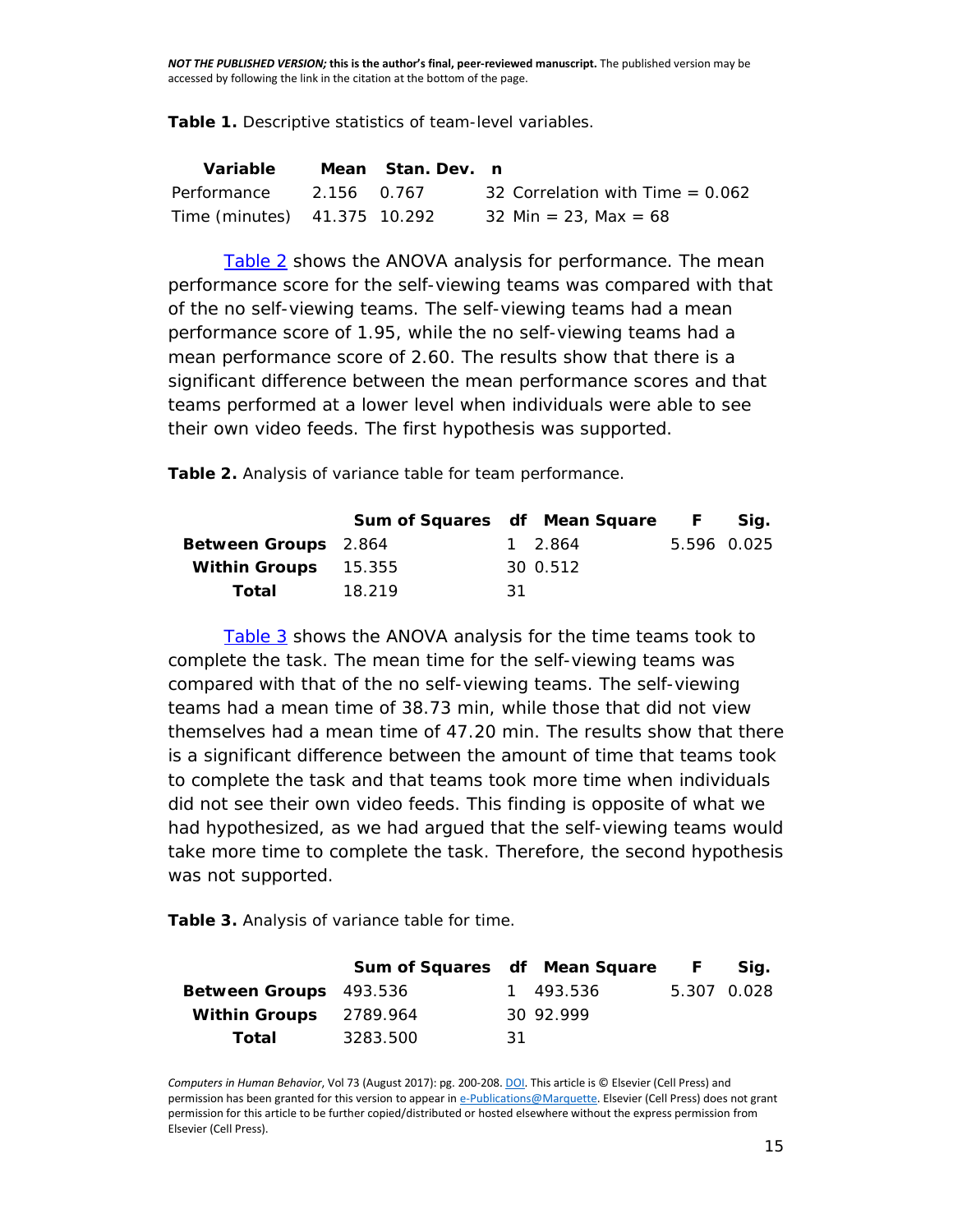### *5.2. Individual level variables*

To analyze the individual-level variables, we used hierarchical linear modeling. In this study, individuals are nested within teams and teams are nested within experimental groups. Therefore, hierarchical linear modeling allows for us to account for these nesting effects (and subsequent related error terms). The analysis software that we used was HLM version 7. The means, standard deviations, and correlations of the individual-level variables are shown in [Table](http://www.sciencedirect.com/science/article/pii/S0747563217301966?via%3Dihub#tbl4) 4 below.

**Table 4.** Means and correlations of individual-level variables.

| n = 95                                   |                                     |  | Means (SDs) Process Sat. Solution Sat. Participation |                |  |
|------------------------------------------|-------------------------------------|--|------------------------------------------------------|----------------|--|
|                                          | Process Sat. 6.425 (0.598) 1        |  |                                                      |                |  |
|                                          | Solution Sat. 6.354 (0.753) 0.558** |  |                                                      |                |  |
|                                          | Participation 6.204 (0.715) 0.414** |  | $0.253*$                                             | $\overline{1}$ |  |
| Note. $* = p < 0.05$ ; $** = p < 0.01$ . |                                     |  |                                                      |                |  |

With the experimental groups, teams, and individuals, there are three logical levels in this study. However, because the sample size of the VMC setup groups is only two, this would be problematic for the level 3 analysis [\(Garson, 2013\)](http://www.sciencedirect.com/science/article/pii/S0747563217301966?via%3Dihub#bib13). In order to overcome this issue, we added the VMC setup as a dummy variable in level 2, the team level, with the self-viewing teams coded as 0 and the no self-viewing teams coded as 1. Doing this allows us to accurately test the effects of the media type while still retaining the hierarchical nature of the model for the analysis [\(Garson, 2013\)](http://www.sciencedirect.com/science/article/pii/S0747563217301966?via%3Dihub#bib13).

There were three individual-level outcome variables in this study: participation, process satisfaction, and solution satisfaction. We evaluated each of the outcome variables separately. We used the Restricted Maximum Likelihood estimation technique because the level 2 sample size is relatively small [\(Garson, 2013\)](http://www.sciencedirect.com/science/article/pii/S0747563217301966?via%3Dihub#bib13). For each analysis, we included VMC setup as a level 2 predictor. We also controlled for the effects of the time each individual's team spent on the task (as this may affect perceptions of participation and satisfaction) and for individuals' ages.

Whether or not individuals could see their own video feeds did not have a significant effect on participation perceptions. The

*Computers in Human Behavior*, Vol 73 (August 2017): pg. 200-208[. DOI.](https://doi.org/10.1016/j.chb.2017.03.039) This article is © Elsevier (Cell Press) and permission has been granted for this version to appear i[n e-Publications@Marquette.](http://epublications.marquette.edu/) Elsevier (Cell Press) does not grant permission for this article to be further copied/distributed or hosted elsewhere without the express permission from Elsevier (Cell Press).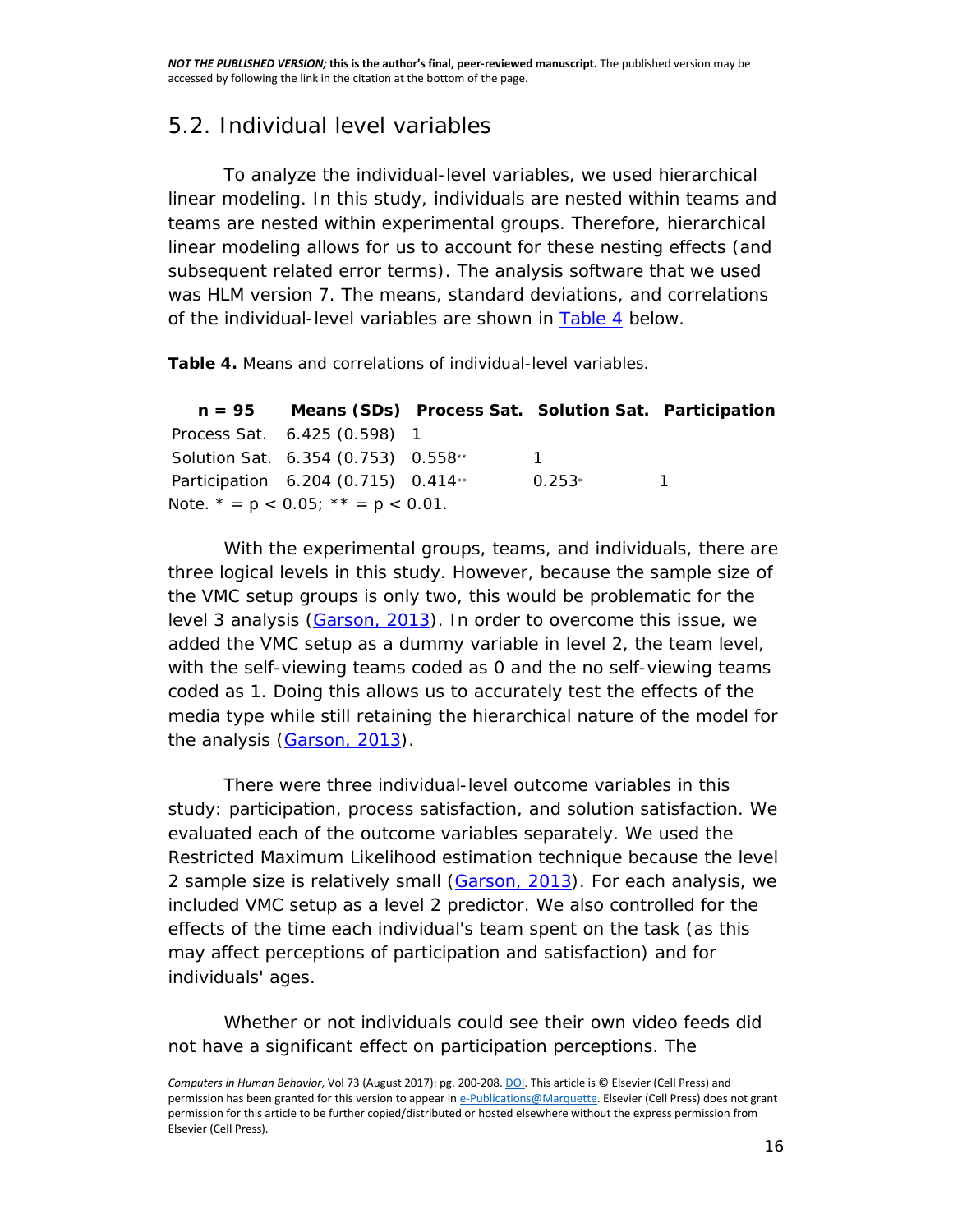unstandardized coefficient was 0.137 ( $p = 0.311$ ). The third hypothesis was not supported.

VMC setup did have a significant effect on process satisfaction. The unstandardized coefficient was  $0.322$  ( $p = 0.009$ ). The results suggest that individuals that saw their own video feeds experienced lower satisfaction with the process, and the fourth hypothesis was supported.

VMC setup also had a significant effect on solution satisfaction. The unstandardized coefficient was 0.406 ( $p = 0.020$ ). The results suggest that individuals that saw their own video feeds experienced lower solution satisfaction, and the fifth hypothesis was supported.

### **6. Discussion**

We hypothesized that seeing one's own video feed would generate a state of objective self-awareness, increase the cognitive load, and negatively impact participants' interactions in a virtual team. In our laboratory study we found generally positive support for this proposal. When participants viewed themselves as part of the virtual team, team performance went down, but they took less time to complete the task. In addition, the participants reported lower satisfaction with both the process and with the solution when they saw themselves on the display. However, there was no significant effect on perceived participation levels between the two VMC setups.

After finding that the no self-viewing teams took more time to complete the task, we carried out some additional analyses to better test and understand the relationships between the VMC setup, time, and performance. We wanted to make sure that the performance of teams that did not view themselves was not better just because they spent more time on the task. As shown in **Table 1** above, time was only weakly correlated with performance (0.062) and, the relationship between time and performance was not significant ( $p = 0.737$ ). Additionally, we ran a regression analysis with both VMC setup and time regressed on performance. The standardized coefficient for Time was  $-0.108$  ( $p = 0.561$ ), and the standardized coefficient for VMC setup was  $0.438$  ( $p = 0.024$ ). Based on these results, we can conclude that even though the teams where participants did not view

*Computers in Human Behavior*, Vol 73 (August 2017): pg. 200-208[. DOI.](https://doi.org/10.1016/j.chb.2017.03.039) This article is © Elsevier (Cell Press) and permission has been granted for this version to appear i[n e-Publications@Marquette.](http://epublications.marquette.edu/) Elsevier (Cell Press) does not grant permission for this article to be further copied/distributed or hosted elsewhere without the express permission from Elsevier (Cell Press).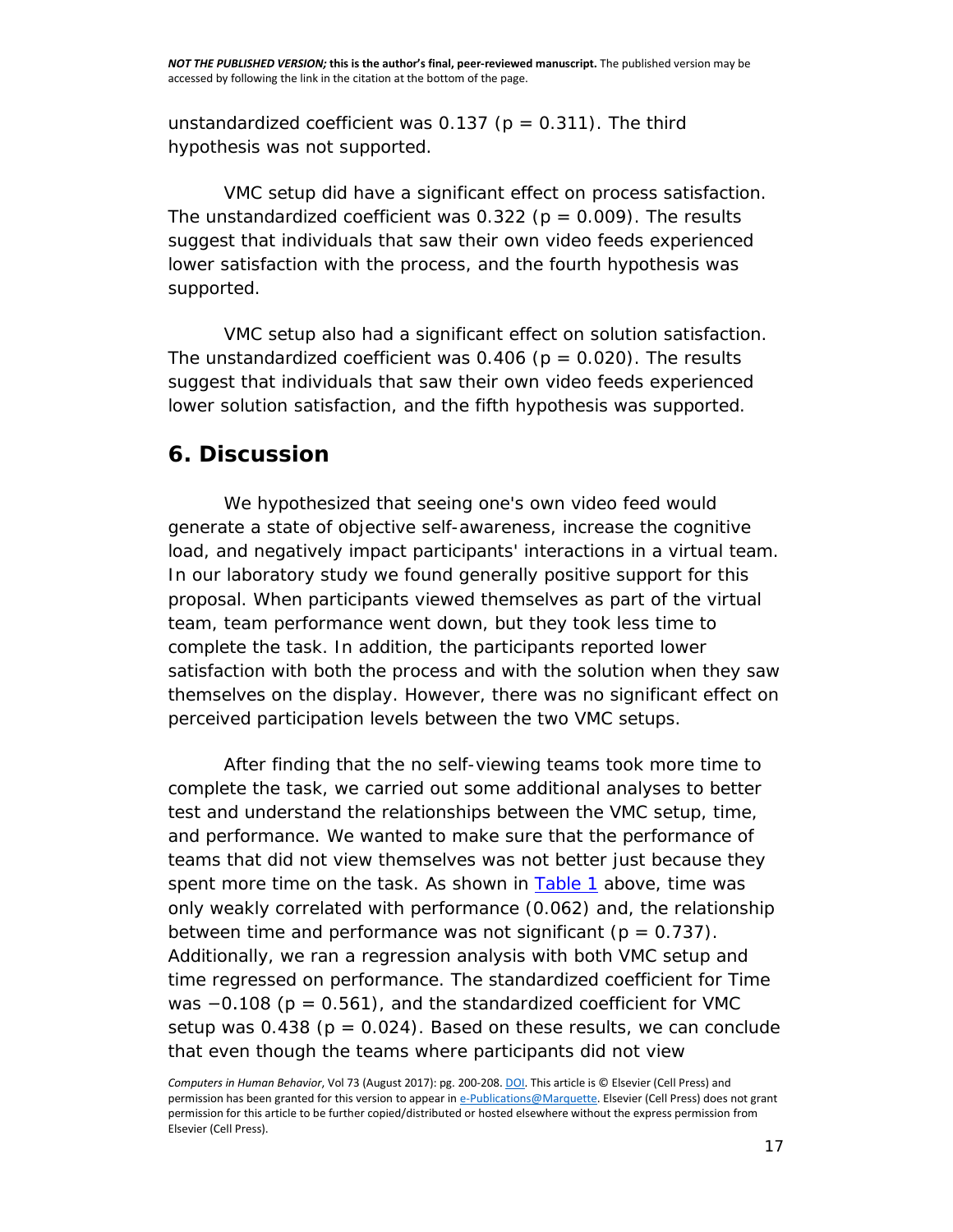themselves took more time to complete the task, their higher performance was not a function of the amount of time spent on the task.

When discussing virtual teams, the general recommendation is that more information is better [\(Daft & Lengel, 1986\)](http://www.sciencedirect.com/science/article/pii/S0747563217301966?via%3Dihub#bib7). Virtual teams using richer media (e.g., videoconferencing versus email) are expected to be more effective and more satisfied than teams employing less rich media. However, the present study demonstrates that more information is not always better. Viewing oneself led to less effective team decision making, and less positive individual reactions to the team process and decision.

Several researchers have looked at objective self-awareness and the consequences of being mindful of oneself. As technology and VMC systems have progressed, the capability of watching one's image may be triggering objective self-awareness. When individuals are focused on themselves and how they are perceived by others, they cannot focus as much on the task. These behaviors and experiences have negative consequences for communication, behavior, and performance.

Another possibility is that the theorists concerned with cognitive load in regards to virtual teams are correct. Simply increasing the amount of information that virtual team participants receive is not always a positive thing. Of course, one's own image may not be considered valuable information. Therefore, participants may be increasing their cognitive load without adding to their useful information for working on the team task. If adding the input of watching oneself exceeds the ability to process the cognitive load of someone viewing the VMC, what will happen when video feeds and bandwidth become even larger? Research tells us that when people are cognitively overloaded they will tend to use heuristics rather than process incoming information systematically [\(Chaiken, Libeman, &](http://www.sciencedirect.com/science/article/pii/S0747563217301966?via%3Dihub#bib5)  [Eagly, 1989\)](http://www.sciencedirect.com/science/article/pii/S0747563217301966?via%3Dihub#bib5). This suggests that as technology and system bandwidth increase, individual virtual team members may actually become less effective.

*Computers in Human Behavior*, Vol 73 (August 2017): pg. 200-208[. DOI.](https://doi.org/10.1016/j.chb.2017.03.039) This article is © Elsevier (Cell Press) and permission has been granted for this version to appear i[n e-Publications@Marquette.](http://epublications.marquette.edu/) Elsevier (Cell Press) does not grant permission for this article to be further copied/distributed or hosted elsewhere without the express permission from Elsevier (Cell Press).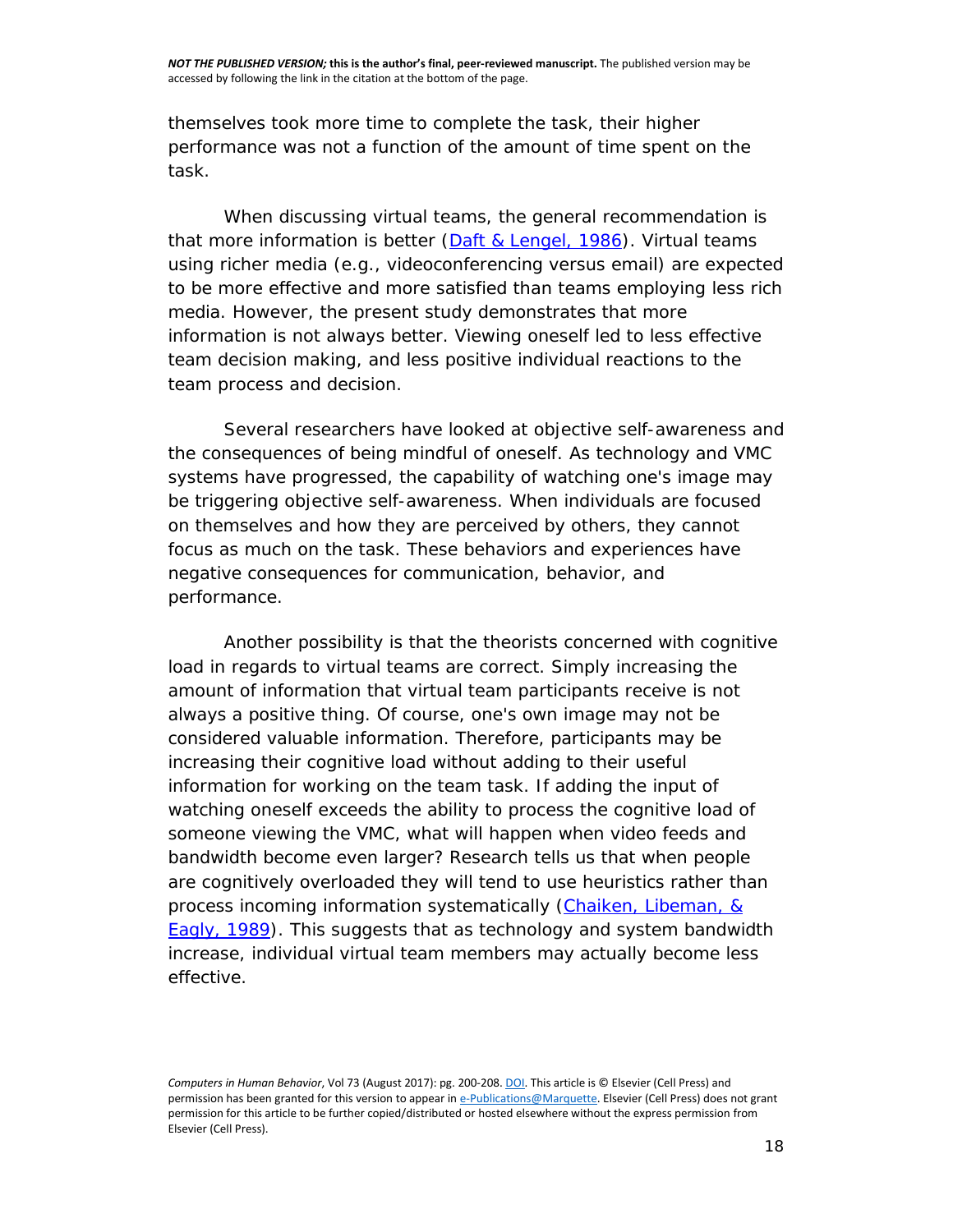### *6.1. Limitations*

One limitation with our study is that the context and task are laboratory based. Participants are aware that the virtual team is temporary and that the task is certainly not a typical undertaking for them. The effect of seeing oneself on video may be different if participants know and work with the others in the team. Therefore, we cannot generalize our findings to long-term teams or tasks that are repeated and familiar.

A second limitation is that we have no manipulation check to assess how much participants actually watched their own image. Some participants may not have been looking at their own image; others may have filtered out that information because they didn't see it as valuable. This makes it impossible to distinguish between the selfobjective explanation and the cognitive overload explanation of the effects.

It may seem to be a small issue that most video systems show the user his or her own feed. However, this is the default setting and most desktop video conference systems do not include the functionality to hide or shutoff a viewer's feed from him or herself. In addition, they probably do not realize that watching themselves would have any type of impact. The research on objective self-awareness finds that simply looking into a mirror can produce negative effects in certain situations. Our research extends that and demonstrates that this small aspect of virtual team communication can have significant and negative consequences on team performance and team member satisfaction. As a practical concern, we suggest that members of virtual teams not view themselves while meeting via VMC systems.

### **7. Conclusion**

Most of the current video mediated communication systems in use prominently display a person's own video feed so that he or she can view it right along with the video feeds of his or her communication partners. In this research, we conducted a laboratory experiment to study the impacts of seeing oneself during video mediated communication. We looked for differences in performance,

*Computers in Human Behavior*, Vol 73 (August 2017): pg. 200-208[. DOI.](https://doi.org/10.1016/j.chb.2017.03.039) This article is © Elsevier (Cell Press) and permission has been granted for this version to appear i[n e-Publications@Marquette.](http://epublications.marquette.edu/) Elsevier (Cell Press) does not grant permission for this article to be further copied/distributed or hosted elsewhere without the express permission from Elsevier (Cell Press).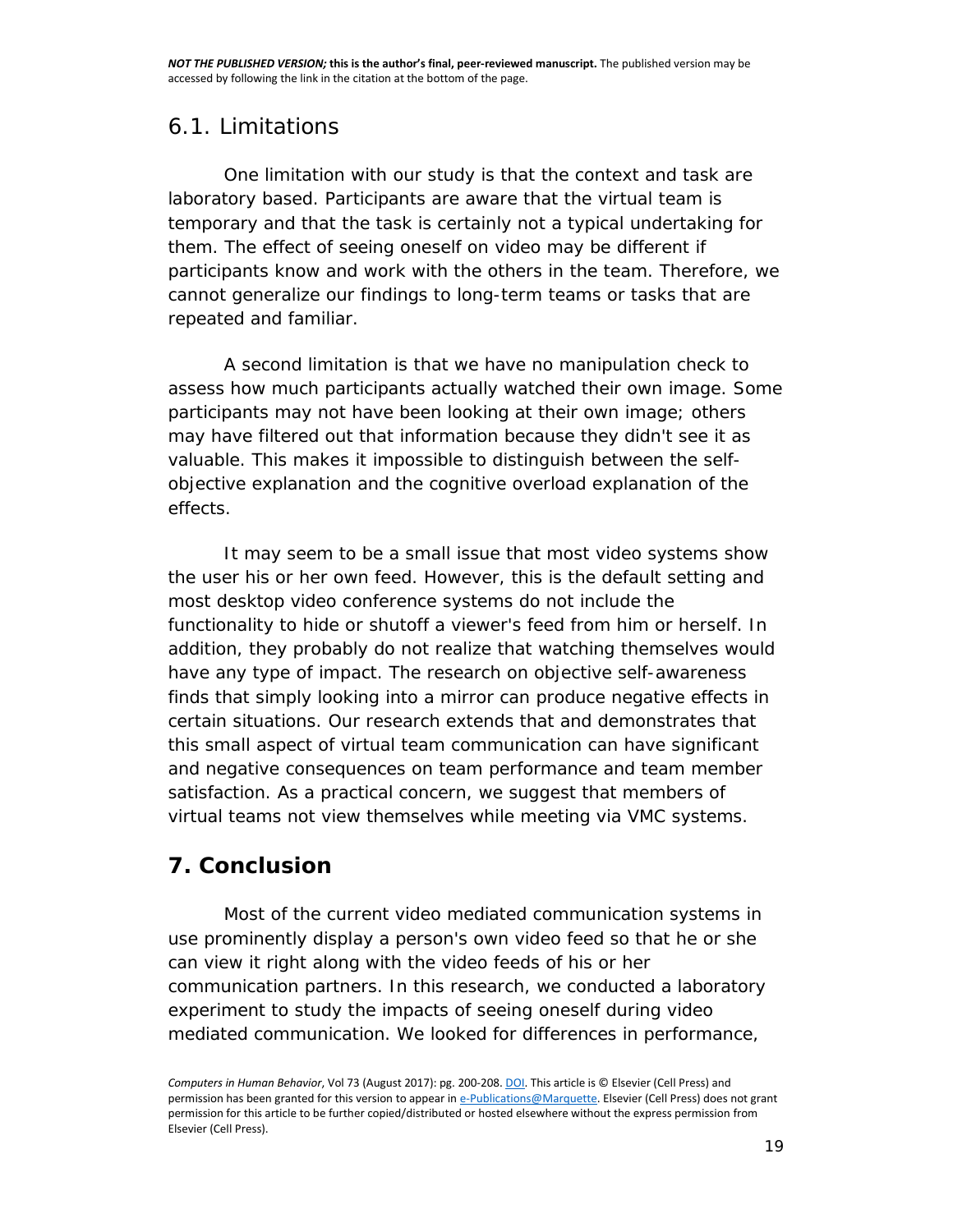*NOT THE PUBLISHED VERSION;* **this is the author's final, peer-reviewed manuscript.** The published version may be accessed by following the link in the citation at the bottom of the page.

time, participation, and satisfaction when individuals could see themselves versus when they could not. We found that performance was lower for teams when the members were able to see their own video feeds. We also found that process and solution satisfaction were lower for individuals when they were able to see themselves. Based on these results, our conclusion is that seeing one's own feed during video mediated communication does make a difference, and it can be detrimental to task performance. We recommend that VMC systems should be designed with the functionality for users to disable selfviewing or minimize their view of their own video feeds. We also suggest that individuals hide or shutoff their own view of themselves, when possible, during virtual team communications.

#### **Appendix A. Task Information**

#### *International Institute Task*

#### *Background to the Study*

Many universities and other organizations sponsor a variety of special programs that attract large numbers of applicants. These programs are highly sought after, and the competition for them is high. An important problem faced by these organizations is how to decide among the many qualified people who are interested in these programs.

In such situations, most organizations try to be as objective as possible, and use quantifiable criteria wherever they can. Criteria such as previous grade point averages and aptitude and ability test scores make it easier to compare individual applicants. However, organizations also must rely on information about applicants that is less quantifiable and more subjective.

This study is designed to further our understanding of the way people communicate and go about making decisions in this type of situation. For this study, we have created a scenario very similar to an actual admissions decision. The decisions that you will be making in this study are typical of those faced by organizations that sponsor special programs like the one used for this study. The applicants to the

*Computers in Human Behavior*, Vol 73 (August 2017): pg. 200-208[. DOI.](https://doi.org/10.1016/j.chb.2017.03.039) This article is © Elsevier (Cell Press) and permission has been granted for this version to appear i[n e-Publications@Marquette.](http://epublications.marquette.edu/) Elsevier (Cell Press) does not grant permission for this article to be further copied/distributed or hosted elsewhere without the express permission from Elsevier (Cell Press).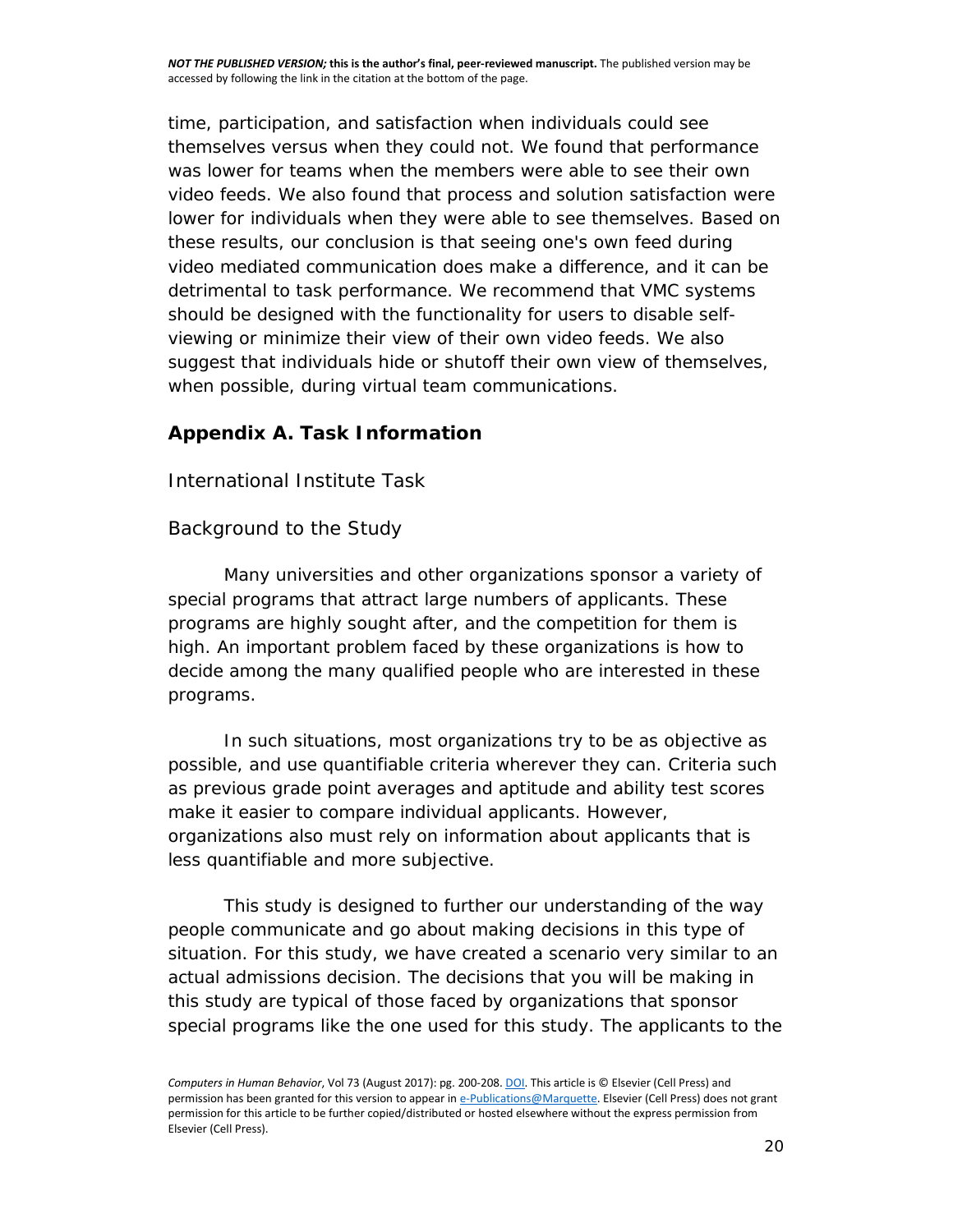program in this study have varied qualifications, and you may find that some criteria for admission are more important than others.

By your participation in this study, you can make a contribution to our knowledge of how teams communicate and make decisions in these types of situations. Please participate to the best of your ability.

This study is comprised of three parts. Part 1 introduces you to the university's international studies program and provides you with the information about the applicants. In part 2 you will work with other members of an admissions committee to decide whom to admit to the program. Finally, in part 3 you will answer questions about this experience.

Thank you so much for your participation.

#### *Part 1*

#### *A. Program Overview*

#### *The International Institute*

Four leading universities, including the ABC University, are participating in the development of the International Institute, a special program for academically and socially successful students interested in applying traditional majors in international settings. Students in the program will specialize in applying their chosen field in a specific country or region of the world, and they will spend one year at a university in a foreign country. Students will take courses offered by those schools as well as courses offered by professors from the ABC University and other participating schools who will visit the foreign schools. They will return to their American schools for at least their final year of study. They will get intimate exposure to the ways of thinking and working in another country. It is anticipated that graduates of the program will find employment in foreign embassies, international government, and international business.

If the program is to be successful, the students must do a good job of representing the U.S. at the foreign universities. To apply for admission, all students must have a Grade Point Average of at least

*Computers in Human Behavior*, Vol 73 (August 2017): pg. 200-208[. DOI.](https://doi.org/10.1016/j.chb.2017.03.039) This article is © Elsevier (Cell Press) and permission has been granted for this version to appear i[n e-Publications@Marquette.](http://epublications.marquette.edu/) Elsevier (Cell Press) does not grant permission for this article to be further copied/distributed or hosted elsewhere without the express permission from Elsevier (Cell Press).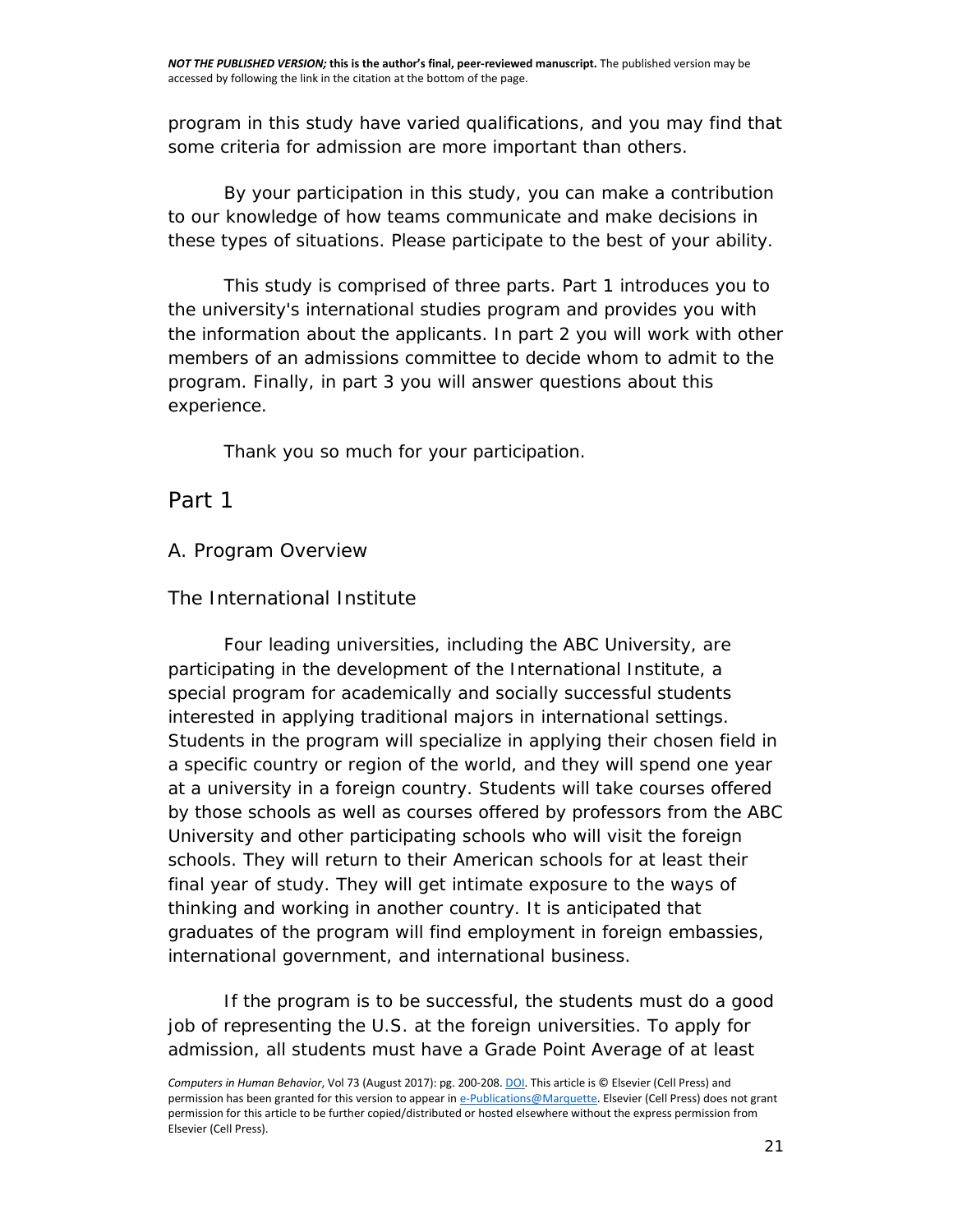3.50. Aside from academic achievement, students will also need to have good social skills and the right personality.

#### *International Success*

International success is based on academic ability and several personality characteristics. In addition, there are other factors that can be helpful such as previous international exposure, foreign language skills, and personal interests.

Based on the study of other international studies programs, researchers have identified personality characteristics which help to predict international success:

- 1. Independence (The degree to which an individual is free from the influence of others)
- 2. Social Success (The degree to which an individual is well liked and has friends in different social groups)
- 3. Self-Concept (The degree to which an individual is confident with their own intellectual and interpersonal skills)
- 4. Awareness (The degree to which an individual is conscious of others' thoughts, feelings, and behavior)

Of course, it can be difficult to determine which factors are the most important and how to balance these characteristics with academic ability. It can also be difficult to assess the personality traits when only given applications.

In this study we will ask you to make judgments about whether or not various applicants should be admitted to the International Institute. You will base these judgments on the students' background information, written essays, and recommendations.

### *Section 2: Application Overview*

A preliminary screening has reduced the number of applicants under consideration to a few very strong candidates. From this set of candidates, you must select the best one for the International Institute. The selected applicant should have the greatest likelihood for international success, and he or she should represent the university and the United States well.

*Computers in Human Behavior*, Vol 73 (August 2017): pg. 200-208[. DOI.](https://doi.org/10.1016/j.chb.2017.03.039) This article is © Elsevier (Cell Press) and permission has been granted for this version to appear i[n e-Publications@Marquette.](http://epublications.marquette.edu/) Elsevier (Cell Press) does not grant permission for this article to be further copied/distributed or hosted elsewhere without the express permission from Elsevier (Cell Press).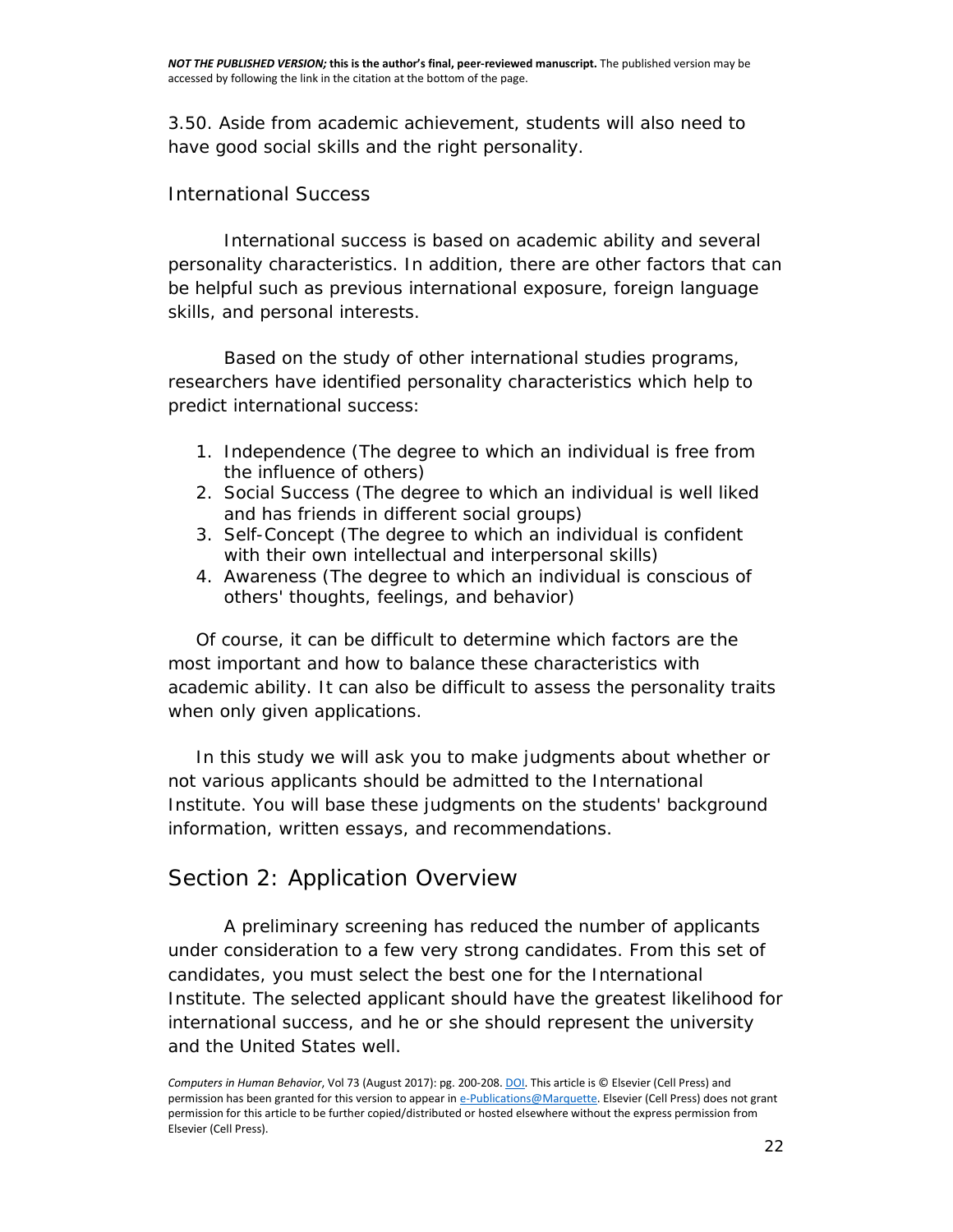In order to make the best decision, your team will have to share important information about each of the applicants with one another.

For each applicant you will be given the following summary information:

- 1. Age
- 2. Gender
- 3. GPA
- 4. Major
- 5. Foreign language exposure
- 6. International exposure

To help keep the workload manageable, each team member has received complete application portfolios for only one applicant. Therefore, it is important that you read the application materials carefully because your team members will depend on you for important information about your applicant. You must also make sure you provide the other members of your team with enough information for them to be able to assess all the candidates accurately.

The information that you personally have for one of the applicants includes three essays written by the applicant and two recommendations provided by others.

If you are to make good decisions, you will have to combine your own judgment with the information that you have and gain about the applicants.

You should be guided by two goals when making your decision:

- 1. To make an optimal admission decision that selects the student with the greatest likelihood of success
- 2. To select the student who will represent the university and our nation well in foreign settings

It is important that you make this decision as a group. You should work together and try to take advantage of your diverse talents and resources. Your team must agree on one candidate to accept to the program. Please give this your best effort.

*Computers in Human Behavior*, Vol 73 (August 2017): pg. 200-208[. DOI.](https://doi.org/10.1016/j.chb.2017.03.039) This article is © Elsevier (Cell Press) and permission has been granted for this version to appear i[n e-Publications@Marquette.](http://epublications.marquette.edu/) Elsevier (Cell Press) does not grant permission for this article to be further copied/distributed or hosted elsewhere without the express permission from Elsevier (Cell Press).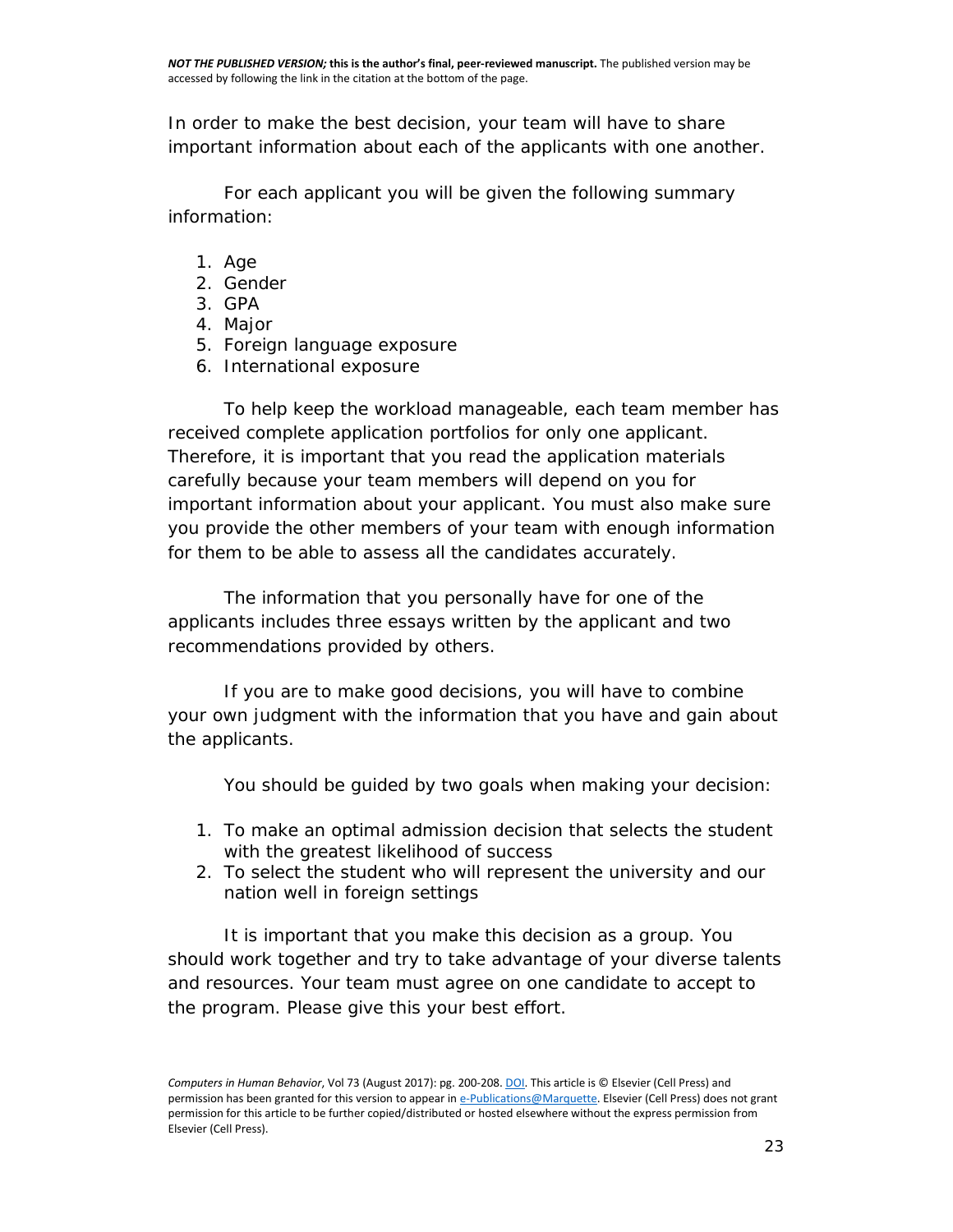#### *Sample Common Information.*

| <b>Haley Bryant</b>  |
|----------------------|
| 20                   |
| Female               |
| 3.90                 |
| Psychology           |
| Two years HS Spanish |
| No                   |
|                      |

#### **Sample Essay**

*In 500 words or less, please answer this question: How has your background prepared you for success at the International Institute?*

Our food certainly wasn't authentic, but we always gave it our best try. I know a little about the kinds of foods people eat in Norway, Germany, and Indonesia because we sampled many of those foods at our dinner table. My mom came up with this great idea when I was little to give us exposure to ethnic foods and to give us some excitement during dinner. One Friday a month we would choose a different country from around the world and try to make their food for our dinner. Sometimes we randomly chose a country, and other times we coordinated a dinner because of an event or a person.

Sometimes the dinners didn't taste very different from what we were used too. Other times, however, they were more exciting. I can still remember the smell of some of the cheeses that we tried. They smelled terrible, but I was always willing to try a little of them.

Along the way my family and I developed a greater understanding of many other countries and cultures. On the nights we made food from other countries, we also learned about the geography of the countries, and we talked about many of the facts and customs of the countries. This exposure gave me a desire to visit many of the places we learned about.

Even though making and eating foods from other countries may not appear to be a big deal, it has helped me. The result of this practice is that I can eat about anything, and I know something about

*Computers in Human Behavior*, Vol 73 (August 2017): pg. 200-208[. DOI.](https://doi.org/10.1016/j.chb.2017.03.039) This article is © Elsevier (Cell Press) and permission has been granted for this version to appear i[n e-Publications@Marquette.](http://epublications.marquette.edu/) Elsevier (Cell Press) does not grant permission for this article to be further copied/distributed or hosted elsewhere without the express permission from Elsevier (Cell Press).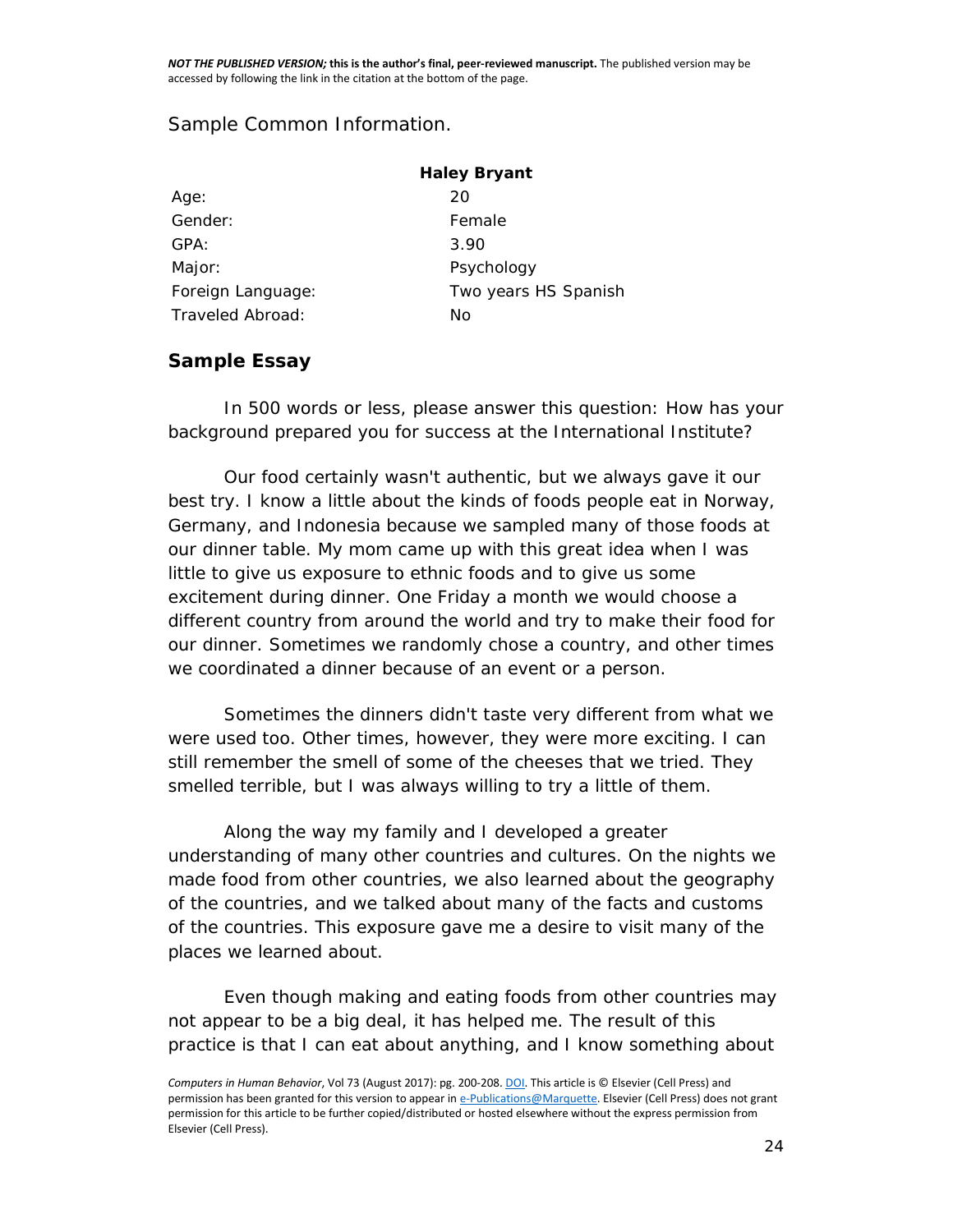other countries. This experience will help me while I am in Spain to fit in better with the people. It also gave me a desire to experience the food and culture of Spain first-hand. Even though I haven't actually lived out of the U.S., I don't feel like living in a new place would be too difficult for me.

Eating the real food in Spain may be different than what I am expecting, but because of the time I spent learning about other countries at the dinner table, the overall experience won't be as big of a shock to me. I have been prepared to work with other people and their unique ways. For this reason, I will be successful at the International Institute.

#### **Appendix B. Measurement Items**

Participation - [\(Green & Taber, 1980\)](http://www.sciencedirect.com/science/article/pii/S0747563217301966?via%3Dihub#bib15)

"Please indicate the level to which you participated."

Made suggestions about doing the task (Not at all-Very much)

Gave information about the problem (Not at all-Very much)

Asked others for their thoughts or opinions (Not at all-Very much)

Showed attention and interest in the team's activities (Not at all-Very much)

Asked for suggestions from others on the team (Not at all-Very much)

Process Satisfaction - [\(Green & Taber, 1980\)](http://www.sciencedirect.com/science/article/pii/S0747563217301966?via%3Dihub#bib15)

How would you describe your team's problem solving process? (Inefficient-Efficient)

How would you describe your team's problem solving process? (Uncoordinated-Coordinated)

How would you describe your team's problem solving process? (Unfair-Fair)

*Computers in Human Behavior*, Vol 73 (August 2017): pg. 200-208[. DOI.](https://doi.org/10.1016/j.chb.2017.03.039) This article is © Elsevier (Cell Press) and permission has been granted for this version to appear i[n e-Publications@Marquette.](http://epublications.marquette.edu/) Elsevier (Cell Press) does not grant permission for this article to be further copied/distributed or hosted elsewhere without the express permission from Elsevier (Cell Press).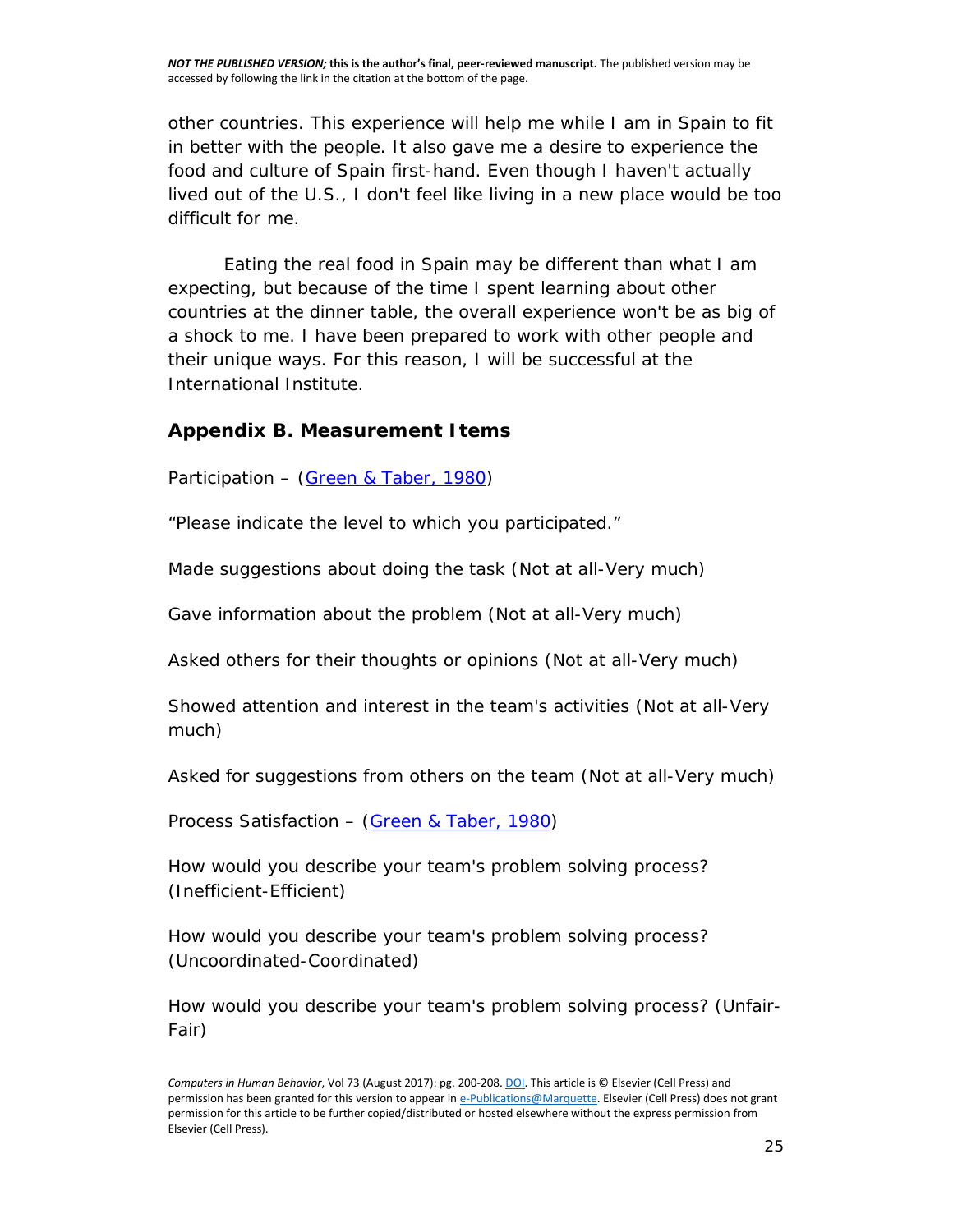How would you describe your team's problem solving process? (Confusing-Understanding)

How would you describe your team's problem solving process? (Dissatisfying-Satisfying)

Solution Satisfaction - [\(Green & Taber, 1980\)](http://www.sciencedirect.com/science/article/pii/S0747563217301966?via%3Dihub#bib15)

How satisfied or dissatisfied are you with the quality of your team's solution? (Very dissatisfied-Very Satisfied)

To what extent does the final solution reflect your input? (Not at all-Very much)

To what extent do you feel committed to your team's solution? (Not at all-Very much)

To what extent are you confident that your team's solution is correct? (Not at all-Very much)

To what extent do you feel personally responsible for the correctness of your team's solution? (Not at all-Very much)

#### **References**

- Baltes et [al., 2002.](http://www.sciencedirect.com/science/article/pii/S0747563217301966?via%3Dihub#bbib1) B.B. Baltes, M.W. Dickson, M.P. Sherman, C.C. Bauer, J.S. LaGanke Computer-mediated communication and group decision making: A meta-analysis. *Organizational Behavior and Human Decision Processes*, 87 (1) (2002), pp. 156-179, [10.1006/obhd.2001.2961](https://doi.org/10.1006/obhd.2001.2961)
- [Bell and Daly, 1984.](http://www.sciencedirect.com/science/article/pii/S0747563217301966?via%3Dihub#bbib2) R.A. Bell, J.A. Daly. The affinity-seeking function of communication. *Communication Monographs*, 51 (2) (1984), pp. 91- 115, [10.1080/03637758409390188](https://doi.org/10.1080/03637758409390188)
- [Beranek and Martz, 2005.](http://www.sciencedirect.com/science/article/pii/S0747563217301966?via%3Dihub#bbib3) P.M. Beranek, B. Martz. Making virtual teams more effective: Improving relational links. *Team Performance Management: An International Journal,* 11 (5/6) (2005), pp. 200-213, [10.1108/13527590510617774](https://doi.org/10.1108/13527590510617774)
- [Bergiel et](http://www.sciencedirect.com/science/article/pii/S0747563217301966?via%3Dihub#bbib4) al., 2008. B.J. Bergiel, E.B. Bergiel, P.W. Balsmeier. Nature of virtual teams: A summary of their advantages and disadvantages. *Management Research News*, 31 (2) (2008), pp. 99-110, [10.1108/01409170810846821](https://doi.org/10.1108/01409170810846821)
- [Chaiken et](http://www.sciencedirect.com/science/article/pii/S0747563217301966?via%3Dihub#bbib5) al., 1989. S. Chaiken, A. Libeman, A.H. Eagly. Heuristic and systematic processing within and beyond the persuasion context. J.S.

*Computers in Human Behavior*, Vol 73 (August 2017): pg. 200-208[. DOI.](https://doi.org/10.1016/j.chb.2017.03.039) This article is © Elsevier (Cell Press) and permission has been granted for this version to appear i[n e-Publications@Marquette.](http://epublications.marquette.edu/) Elsevier (Cell Press) does not grant permission for this article to be further copied/distributed or hosted elsewhere without the express permission from Elsevier (Cell Press).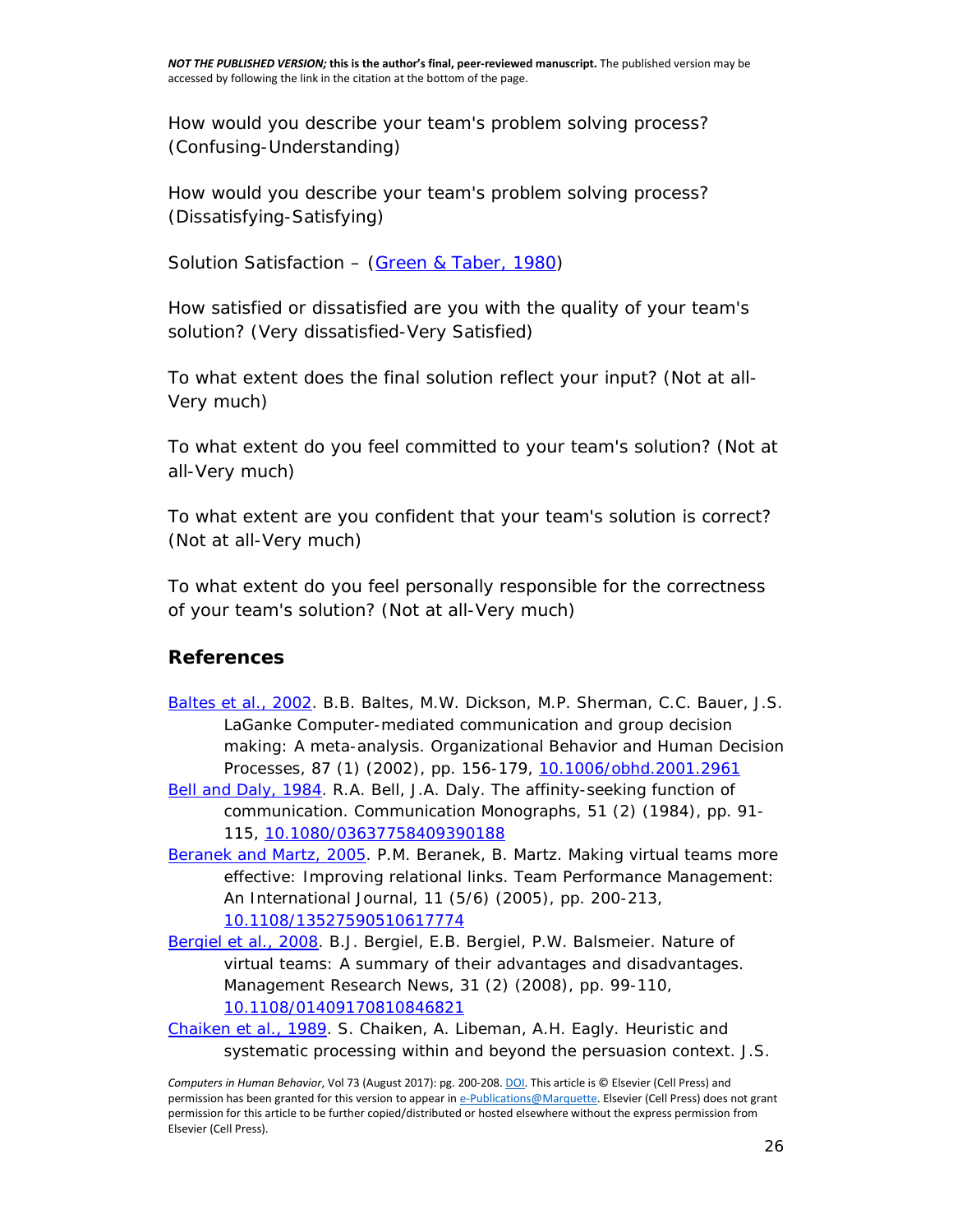Uleman, J.A. Bargh (Eds.), *Unintended thought*, Guilford Press, New York, NY, USA (1989)

- [Credé and Sniezek, 2003.](http://www.sciencedirect.com/science/article/pii/S0747563217301966?via%3Dihub#bbib6) M. Credé, J.A. Sniezek. Group judgment processes and outcomes in video-conferencing versus face-to-face groups. *International Journal of Human-Computer Studies*, 59 (6) (2003), pp. 875-897, [10.1016/j.ijhcs.2003.07.001](https://doi.org/10.1016/j.ijhcs.2003.07.001)
- [Daft and Lengel, 1986.](http://www.sciencedirect.com/science/article/pii/S0747563217301966?via%3Dihub#bbib7) R.L. Daft, R.H. Lengel. Organizational information requirements, media richness and structural design. *Management Science*, 32 (5) (1986), pp. 554-571, [10.1287/mnsc.32.5.554](https://doi.org/10.1287/mnsc.32.5.554)
- [Dobson, 2011.](http://www.sciencedirect.com/science/article/pii/S0747563217301966?via%3Dihub#bbib8) S. Dobson. Virtual teams expected to Grow: Survey. *Canadian HR Reporter*. (2011, October 10)
- [Duval, 1976.](http://www.sciencedirect.com/science/article/pii/S0747563217301966?via%3Dihub#bbib9) S. Duval. Conformity on a visual task as a function of personal novelty on attitudinal dimensions and being reminded of the object status of self. *Journal of Experimental Social Psychology*, 12 (1) (1976), pp. 87-98, [10.1016/0022-1031\(76\)90088-3](https://doi.org/10.1016/0022-1031%2876%2990088-3)

[Duval and Wicklund, 1972.](http://www.sciencedirect.com/science/article/pii/S0747563217301966?via%3Dihub#bbib10) S. Duval, R.A. Wicklund. *A theory of objective self awareness, Vol. x,* Academic Press, Oxford, England (1972)

[Enderle, 2016.](http://www.sciencedirect.com/science/article/pii/S0747563217301966?via%3Dihub#bbib11) R. Enderle. *Why meeting face-to-face still trumps videoconferencing.* (2016, February 26). Retrieved July 13, 2016, from

[http://www.cio.com/article/3038295/leadership-management/why-meeting](http://www.cio.com/article/3038295/leadership-management/why-meeting-face-to-face-still-trumps-videoconferencing.html)[face-to-face-still-trumps-videoconferencing.html](http://www.cio.com/article/3038295/leadership-management/why-meeting-face-to-face-still-trumps-videoconferencing.html)

- [Fritsch and Sabety, 2014.](http://www.sciencedirect.com/science/article/pii/S0747563217301966?via%3Dihub#bbib12) B. Fritsch, T. Sabety. Video display screen with camera position optimized for video conferencing. (2014, June 17). Retrieved from.<http://www.google.com/patents/US8754927>
- [Garson, 2013.](http://www.sciencedirect.com/science/article/pii/S0747563217301966?via%3Dihub#bbib13) D.G. Garson. Introductory guide to HLM with HLM 7. D.G. Garson (Ed.), *Hierarchical linear Modeling: Guide and applications*, Sage Publications, Thousand Oaks, CA (2013), pp. 55-96
- [Geller and Shaver, 1976.](http://www.sciencedirect.com/science/article/pii/S0747563217301966?via%3Dihub#bbib14) V. Geller, P. Shaver. Cognitive consequences of selfawareness. *Journal of Experimental Social Psychology*, 12 (1) (1976), pp. 99-108. [https://doi.org/10.1016/0022-1031\(76\)90089-5](https://doi.org/10.1016/0022-1031%2876%2990089-5)
- [Green and Taber, 1980.](http://www.sciencedirect.com/science/article/pii/S0747563217301966?via%3Dihub#bbib15) S.G. Green, T.D. Taber. The effects of three social decision schemes on decision group process. *Organizational Behavior and Human Performance*, 25 (1) (1980), pp. 97-106 [https://doi.org/10.1016/0030-5073\(80\)90027-6](https://doi.org/10.1016/0030-5073%2880%2990027-6)
- Heine et [al., 2008.](http://www.sciencedirect.com/science/article/pii/S0747563217301966?via%3Dihub#bbib16) S.J. Heine, T. Takemoto, S. Moskalenko, J. Lasaleta, J. Henrich. Mirrors in the Head: Cultural variation in objective selfawareness. *Personality and Social Psychology Bulletin*, 34 (7) (2008), pp. 879-887, [10.1177/0146167208316921](https://doi.org/10.1177/0146167208316921)
- Hertel et [al., 2005.](http://www.sciencedirect.com/science/article/pii/S0747563217301966?via%3Dihub#bbib17) G. Hertel, S. Geister, U. Konradt. Managing virtual teams: A review of current empirical research. *Human Resource Management Review*, 15 (1) (2005), pp. 69-95, [10.1016/j.hrmr.2005.01.002](https://doi.org/10.1016/j.hrmr.2005.01.002)

*Computers in Human Behavior*, Vol 73 (August 2017): pg. 200-208[. DOI.](https://doi.org/10.1016/j.chb.2017.03.039) This article is © Elsevier (Cell Press) and permission has been granted for this version to appear i[n e-Publications@Marquette.](http://epublications.marquette.edu/) Elsevier (Cell Press) does not grant permission for this article to be further copied/distributed or hosted elsewhere without the express permission from Elsevier (Cell Press).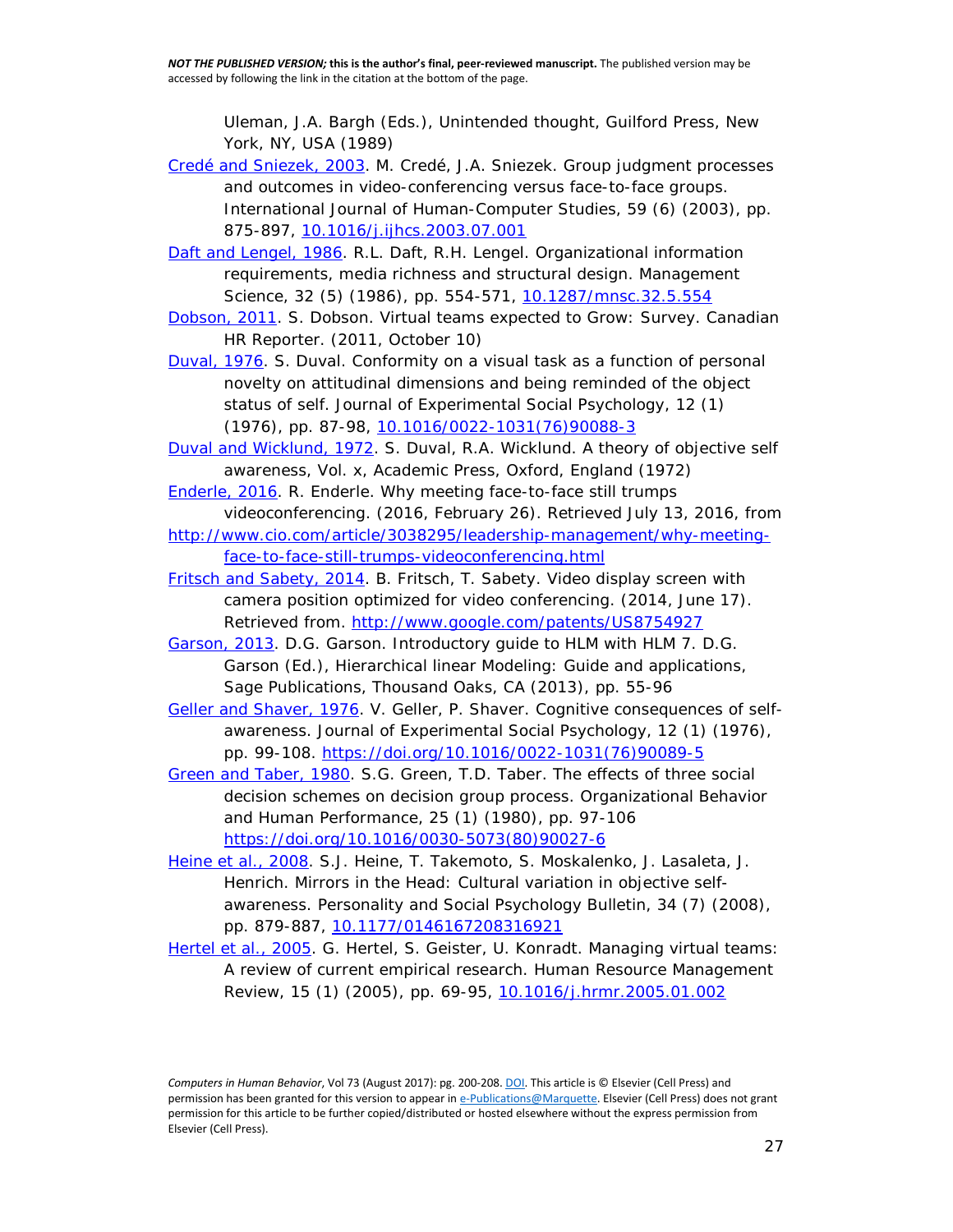*NOT THE PUBLISHED VERSION;* **this is the author's final, peer-reviewed manuscript.** The published version may be accessed by following the link in the citation at the bottom of the page.

- [Hinds, 1999.](http://www.sciencedirect.com/science/article/pii/S0747563217301966?via%3Dihub#bbib18) P.J. Hinds. The cognitive and interpersonal costs of video. *Media Psychology*, 1 (4) (1999), pp. 283-311, [10.1207/s1532785xmep0104\\_1](https://doi.org/10.1207/s1532785xmep0104_1)
- Homer et [al., 2008.](http://www.sciencedirect.com/science/article/pii/S0747563217301966?via%3Dihub#bbib19) B.D. Homer, J.L. Plass, L. Blake. The effects of video on cognitive load and social presence in multimedia-learning. *Computers in Human Behavior*, 24 (3) (2008), pp. 786-797, [10.1016/j.chb.2007.02.009](https://doi.org/10.1016/j.chb.2007.02.009)

[Joinson, 2001.](http://www.sciencedirect.com/science/article/pii/S0747563217301966?via%3Dihub#bbib20) A.N. Joinson. Self-disclosure in computer-mediated communication: The role of self-awareness and visual anonymity. *European Journal of Social Psychology*, 31 (2) (2001), pp. 177-192, [10.1002/ejsp.36](https://doi.org/10.1002/ejsp.36)

- [Liebling and Shaver, 1973.](http://www.sciencedirect.com/science/article/pii/S0747563217301966?via%3Dihub#bbib21) B.A. Liebling, P. Shaver. Evaluation, selfawareness, and task performance. *Journal of Experimental Social Psychology*, 9 (4) (1973), pp. 297-306, [10.1016/0022-](https://doi.org/10.1016/0022-1031%2873%2990067-X) [1031\(73\)90067-X](https://doi.org/10.1016/0022-1031%2873%2990067-X)
- Lightle et [al., 2009.](http://www.sciencedirect.com/science/article/pii/S0747563217301966?via%3Dihub#bbib22) J.P. Lightle, J.H. Kagel, H.R. Arkes. Information Exchange in Group Decision Making: The Hidden Profile Problem Reconsidered. *Management Science*, 55 (4) (2009), pp. 568-581, [10.1287/mnsc.1080.0975](https://doi.org/10.1287/mnsc.1080.0975)
- Lin et [al., 2008.](http://www.sciencedirect.com/science/article/pii/S0747563217301966?via%3Dihub#bbib23) C. Lin, C. Standing, Y.-C. Liu. A model to develop effective virtual teams. *Decision Support Systems*, 45 (4) (2008), pp. 1031- 1045, [10.1016/j.dss.2008.04.002](https://doi.org/10.1016/j.dss.2008.04.002)
- [Lurey and Raisinghani, 2001.](http://www.sciencedirect.com/science/article/pii/S0747563217301966?via%3Dihub#bbib24) J.S. Lurey, M.S. Raisinghani. An empirical study of best practices in virtual teams. *Information & Management*, 38 (8) (2001), pp. 523-544, [10.1016/S0378-7206\(01\)00074-X](https://doi.org/10.1016/S0378-7206%2801%2900074-X)
- [Macrae et](http://www.sciencedirect.com/science/article/pii/S0747563217301966?via%3Dihub#bbib25) al., 1998. C.N. Macrae, G.V. Bodenhausen, A.B. Milne. Saying no to unwanted thoughts: Self-focus and the regulation of mental life. *Journal of Personality and Social Psychology*, 74 (3) (1998), pp. 578- 589
- [Miller, 1956.](http://www.sciencedirect.com/science/article/pii/S0747563217301966?via%3Dihub#bbib26) G.A. Miller. The magical number seven, plus or minus two: Some limits on our capacity for processing information. *Psychological Review*, 63 (2) (1956), pp. 81-97, [10.1037/h0043158](https://doi.org/10.1037/h0043158)
- [Minton-Eversole, 2012.](http://www.sciencedirect.com/science/article/pii/S0747563217301966?via%3Dihub#bbib27) T. Minton-Eversole. Virtual teams used most by global organizations, survey says. *Society for Human Resource Management* (2012). Retrieved from

[http://www.shrm.org/hrdisciplines/orgempdev/articles/pages/virtualte](http://www.shrm.org/hrdisciplines/orgempdev/articles/pages/virtualteamsusedmostbyglobalorganizations,surveysays.aspx) [amsusedmostbyglobalorganizations,surveysays.aspx](http://www.shrm.org/hrdisciplines/orgempdev/articles/pages/virtualteamsusedmostbyglobalorganizations,surveysays.aspx)

- [Mousavi et](http://www.sciencedirect.com/science/article/pii/S0747563217301966?via%3Dihub#bbib28) al., 1995. S.Y. Mousavi, R. Low, J. Sweller. Reducing cognitive load by mixing auditory and visual presentation modes. *Journal of Educational Psychology*, 87 (2) (1995), pp. 319-334, [10.1037/0022-](https://doi.org/10.1037/0022-0663.87.2.319) [0663.87.2.319](https://doi.org/10.1037/0022-0663.87.2.319)
- Olson et [al., 2014.](http://www.sciencedirect.com/science/article/pii/S0747563217301966?via%3Dihub#bbib29) J.D. Olson, F.D. Appunn, C.A. McAllister, K.K. Walters, L. Grinnell. Webcams and virtual teams: An impact model. *Team*

*Computers in Human Behavior*, Vol 73 (August 2017): pg. 200-208[. DOI.](https://doi.org/10.1016/j.chb.2017.03.039) This article is © Elsevier (Cell Press) and permission has been granted for this version to appear i[n e-Publications@Marquette.](http://epublications.marquette.edu/) Elsevier (Cell Press) does not grant permission for this article to be further copied/distributed or hosted elsewhere without the express permission from Elsevier (Cell Press).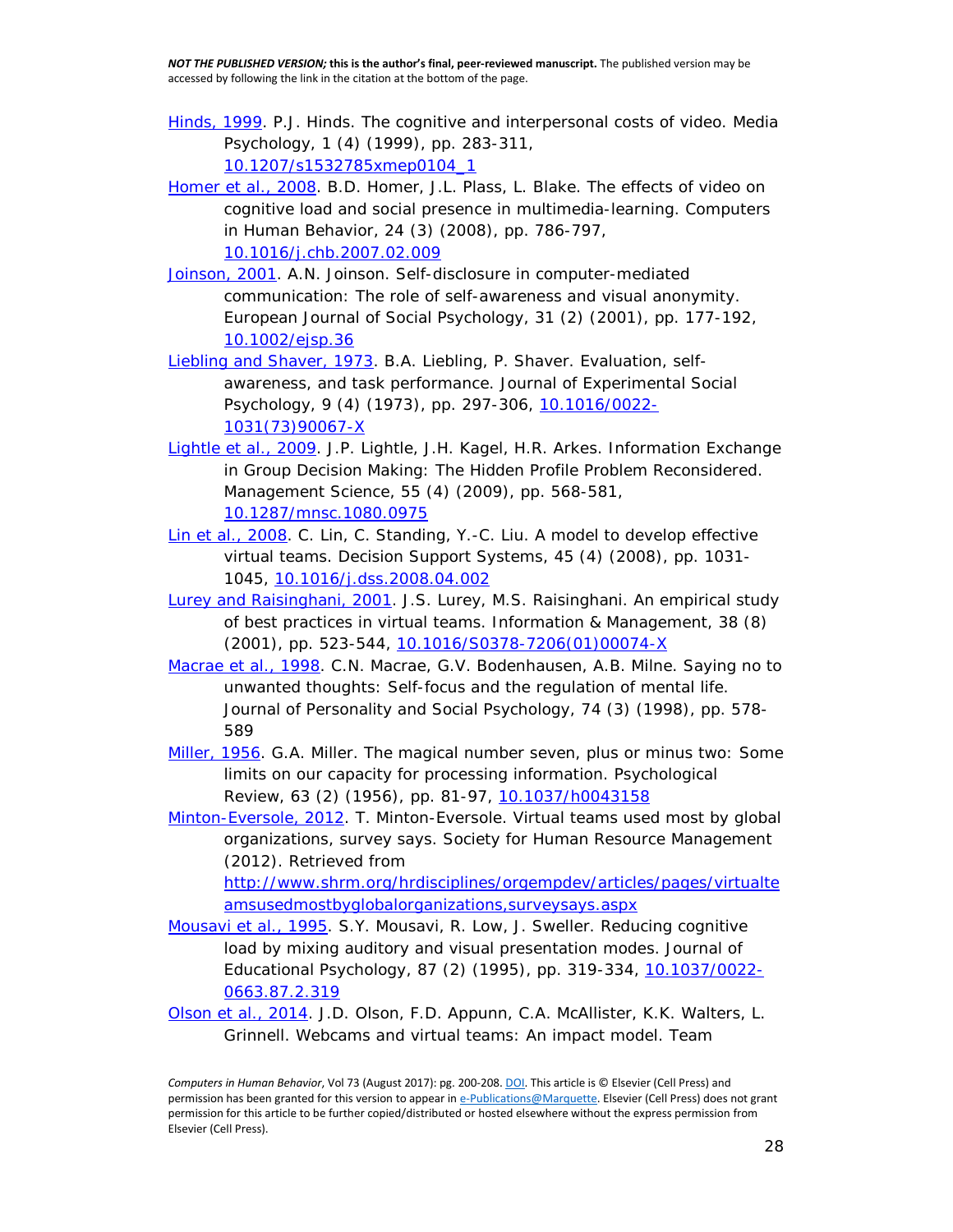*Performance Management: An International Journal*, 20 (3/4) (2014), pp. 148-177, [10.1108/TPM-05-2013-0013](https://doi.org/10.1108/TPM-05-2013-0013)

- Powell et [al., 2004.](http://www.sciencedirect.com/science/article/pii/S0747563217301966?via%3Dihub#bbib30) A. Powell, G. Piccoli, B. Ives. Virtual teams: A review of current literature and directions for future research. SIGMIS Database, 35 (1) (2004), pp. 6-36, [10.1145/968464.968467](https://doi.org/10.1145/968464.968467)
- [Desktop, 2016.](http://www.sciencedirect.com/science/article/pii/S0747563217301966?via%3Dihub#bbib31) ProPrompter Desktop. (n.d.). Retrieved July 13, 2016, from [http://www.bodelin.com/se2e/.](http://www.bodelin.com/se2e/)
- Rice et [al., 2007.](http://www.sciencedirect.com/science/article/pii/S0747563217301966?via%3Dihub#bbib32) D.J. Rice, B.D. Davidson, J.F. Dannenhoffer, G.K. Gay. Improving the effectiveness of virtual teams by adapting team processes. *Computer Supported Cooperative Work (CSCW),* 16 (6) (2007), pp. 567-594, [10.1007/s10606-007-9070-3](https://doi.org/10.1007/s10606-007-9070-3)
- Short et [al., 1976.](http://www.sciencedirect.com/science/article/pii/S0747563217301966?via%3Dihub#bbib33) J. Short, E. Williams, B. Christie. *The social psychology of telecommunications.* Wiley, London; New York (1976)
- [Stasser and Titus, 1985.](http://www.sciencedirect.com/science/article/pii/S0747563217301966?via%3Dihub#bbib34) G. Stasser, W. Titus. Pooling of unshared information in group decision making: Biased information sampling during discussion. *Journal of Personality and Social Psychology*, 48 (6) (1985), pp. 1467-1478, [10.1037/0022-3514.48.6.1467](https://doi.org/10.1037/0022-3514.48.6.1467)
- [Strauss, 2002.](http://www.sciencedirect.com/science/article/pii/S0747563217301966?via%3Dihub#bbib35) B. Strauss. Social facilitation in motor tasks: A review of research and theory. *Psychology of Sport and Exercise*, 3 (3) (2002), pp. 237-256, [10.1016/S1469-0292\(01\)00019-X](https://doi.org/10.1016/S1469-0292%2801%2900019-X)
- [Sweller, 1988.](http://www.sciencedirect.com/science/article/pii/S0747563217301966?via%3Dihub#bbib36) J. Sweller. Cognitive load during problem Solving: Effects on learning. *Cognitive Science*, 12 (2) (1988), pp. 257-285, [10.1207/s15516709cog1202\\_4](https://doi.org/10.1207/s15516709cog1202_4)
- [Townsend et](http://www.sciencedirect.com/science/article/pii/S0747563217301966?via%3Dihub#bbib37) al., 2001. A.M. Townsend, S.M. Demarie, A.R. Hendrickson. Desktop video conferencing in virtual workgroups: Anticipation, system evaluation and performance. *Information Systems Journal*, 11 (3) (2001), pp. 213-227
- Vohs et [al., 2005.](http://www.sciencedirect.com/science/article/pii/S0747563217301966?via%3Dihub#bbib38) K.D. Vohs, R.F. Baumeister, N.J. Ciarocco. Self-regulation and self-presentation: Regulatory resource depletion impairs impression management and effortful self-presentation depletes regulatory resources. *Journal of Personality and Social Psychology*, 88 (4) (2005), pp. 632-657, [10.1037/0022-3514.88.4.632](https://doi.org/10.1037/0022-3514.88.4.632)
- [Walther, 1996.](http://www.sciencedirect.com/science/article/pii/S0747563217301966?via%3Dihub#bbib39) J.B. Walther. Computer-mediated communication impersonal, interpersonal, and hyperpersonal interaction. *Communication Research*, 23 (1) (1996), pp. 3-43, [10.1177/009365096023001001](https://doi.org/10.1177/009365096023001001)
- [Walther, 2007.](http://www.sciencedirect.com/science/article/pii/S0747563217301966?via%3Dihub#bbib40) J.B. Walther. Selective self-presentation in computermediated communication: Hyperpersonal dimensions of technology, language, and cognition. *Computers in Human Behavior*, 23 (5) (2007), pp. 2538-2557, [10.1016/j.chb.2006.05.002](https://doi.org/10.1016/j.chb.2006.05.002)
- [Xu and Behring, 2014.](http://www.sciencedirect.com/science/article/pii/S0747563217301966?via%3Dihub#bbib41) Q. Xu, D. Behring. The richer, the Better? Effects of modality on intercultural virtual collaboration. *International Journal of Communication*, 8 (0) (2014), p. 22

*Computers in Human Behavior*, Vol 73 (August 2017): pg. 200-208[. DOI.](https://doi.org/10.1016/j.chb.2017.03.039) This article is © Elsevier (Cell Press) and permission has been granted for this version to appear i[n e-Publications@Marquette.](http://epublications.marquette.edu/) Elsevier (Cell Press) does not grant permission for this article to be further copied/distributed or hosted elsewhere without the express permission from Elsevier (Cell Press).